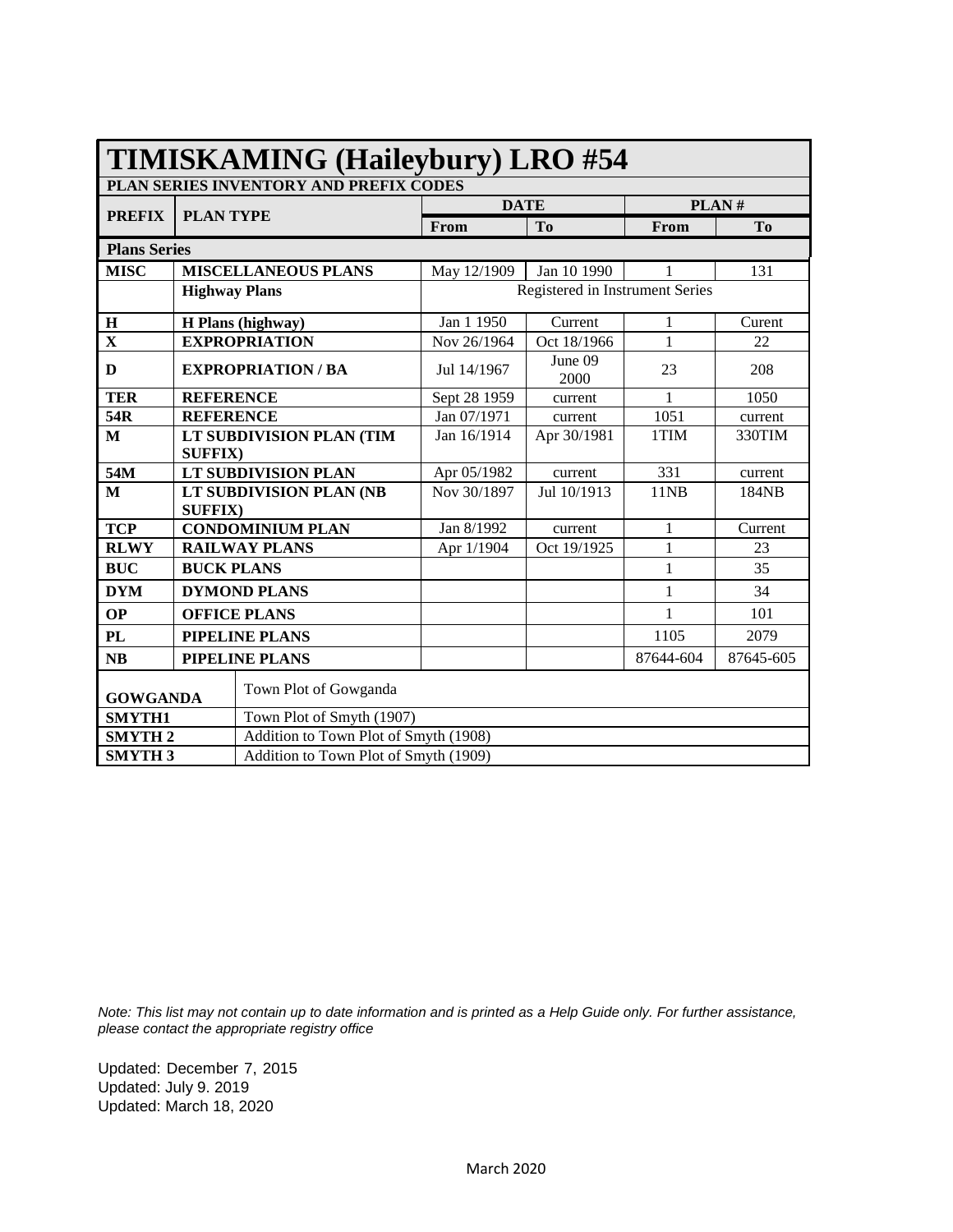| Plan No.    | <b>PREFIX TO</b> | <b>Date</b>                      | <b>Description (underlying geographics)</b>             |
|-------------|------------------|----------------------------------|---------------------------------------------------------|
|             | <b>BOARD</b>     | S=surveyed, R=registered         |                                                         |
|             | <b>PLANS</b>     |                                  |                                                         |
|             | (MBP)            |                                  |                                                         |
| <b>11NB</b> | MBP11NB          | June 1894 - S Nov. 30 1897 - R   | Pt. of Lot 1X, Con. 11 Dymond                           |
| <b>12NB</b> | MBP12NB          | June 1894 - S Dec. 17 1897 - R   | Pt. of Lot 9, Con. 11, Dymond                           |
| 13NB        | MBP12NB          | Apr. 30 1895 - S Feb. 7 1898 - R | Sub. Of pts. Of Lts. 12 & 13, Con. 3, Bucke             |
| 22NB        | MBP22NB          | July 4 1901 - S Feb 8 1902 - R   | Pt. of Lot 1X, Con. 11, Dymond                          |
| <b>23NB</b> | MBP23NB          | Mar. 8 1902 R                    | Sub. Of Pt. of It. 9 con. 2 Dymond                      |
| <b>24NB</b> | MBP24NB          | Nov 26 1901 - S May 5 1902 - R   | Pt. Lt 9 con. 2 Dymond                                  |
| 29NB        | MBP29NB          | Oct 10 1902 - S Feb 9 1903 - R   | Sub. Of Pt. Lt. 8, Con. 1, Dymond                       |
| <b>30NB</b> | MBP30NB          | Dec 1 1902 - S Feb 9 1903 - R    | Sub. Of Pt. Of S. Pt. Lot 13, Con. 3, Bucke             |
| <b>31NB</b> | MBP31NB          | Jan 17 1903 - S May 18 1903 - R  | Pt. Of Lot 8, Con. 2, Dymond                            |
| 33NB        | MBP33NB          | Sep 16 1903 - S Nov 2 1903 - R   | Sub. of Pt. of N. 1/2 Lt. 7, Con. 1, Dymond             |
| <b>34NB</b> | MBP34NB          | June 1 1903 - S Dec 2 1903 - R   | Sub. of Pt. Lt. 8, Con. 1, Dymond                       |
| <b>35NB</b> | MBP35NB          | Jan 20 1904 - S May 14 1904 - R  | N 1/2 of N 1/2 Lot 5, Con. 2, Kerns                     |
| 37NB        | MBP37NB          | Mar 1 1904 - S June 25 1904 - R  | Subdivision of Pt. Lot 12, Con IV, Bucke                |
| <b>39NB</b> | MBP39NB          | July 20 1904 - S Dec 23 1904 - R | Pt. N 1/2 Lot 5, Con. II, Kerns                         |
| <b>41NB</b> | MBP41NB          | Oct 22 1904 - S Jan 12 1905 - R  | Subdivision of Pt. Lot 8, Con. 2, Dymond                |
| 42NB        | MBP42NB          | Aug 2 1904 - S Feb 17 1905 - R   | Subdivision of Pt. Lot 8, Con. 2, Dymond                |
| <b>43NB</b> | MBP43NB          | Dec 22 1904 - S Mar 10 1905 - R  | Subdivision of Pt. N 1/2 Lot 4, Con 2, Kerns            |
| <b>46NB</b> | MBP46NB          | Aug 28 1905 - S Dec 15 1905 - R  | Subdivision of Pt. Lots 12 & 13, Con. 3, Bucke          |
| <b>47NB</b> | MBP47NB          | Apr 6 1906 - S Jan 16 1906 - R   | Subdivision of JB6 Con. 6<br>Coleman                    |
| <b>48NB</b> | MBP48NB          | Mar 12 1906 - S Apr. 7 1906 - R  | Subdivision of Pt. of S 1/2 Lot 12, Con. 3, Bucke       |
| 49NB        | MBP49NB          | Dec 6 1905 - S Apr. 17 1906 - R  | Subdivision all that Pt. of S. 1/2 Lot 1 lying South of |
|             |                  |                                  | the Blanche River, Con. 4, Robillard                    |
| <b>50NB</b> | <b>MBP50NB</b>   | Mar 26 1906 - S Apr 20 1906 - R  | Subdivision of Lot 11, Reg'd Plan M-46                  |
| <b>51NB</b> | MBP51NB          | Mar 19 1906 - S Apr 20 1906 - R  | Subdivision of Part of N 1/2 Lot 7, Con. 1, Dymond      |
| <b>52NB</b> | MBP52NB          | May 29 1906 - S<br>June 5, 1906  | Sub. Of Lt 12, Con. 2, Bucke                            |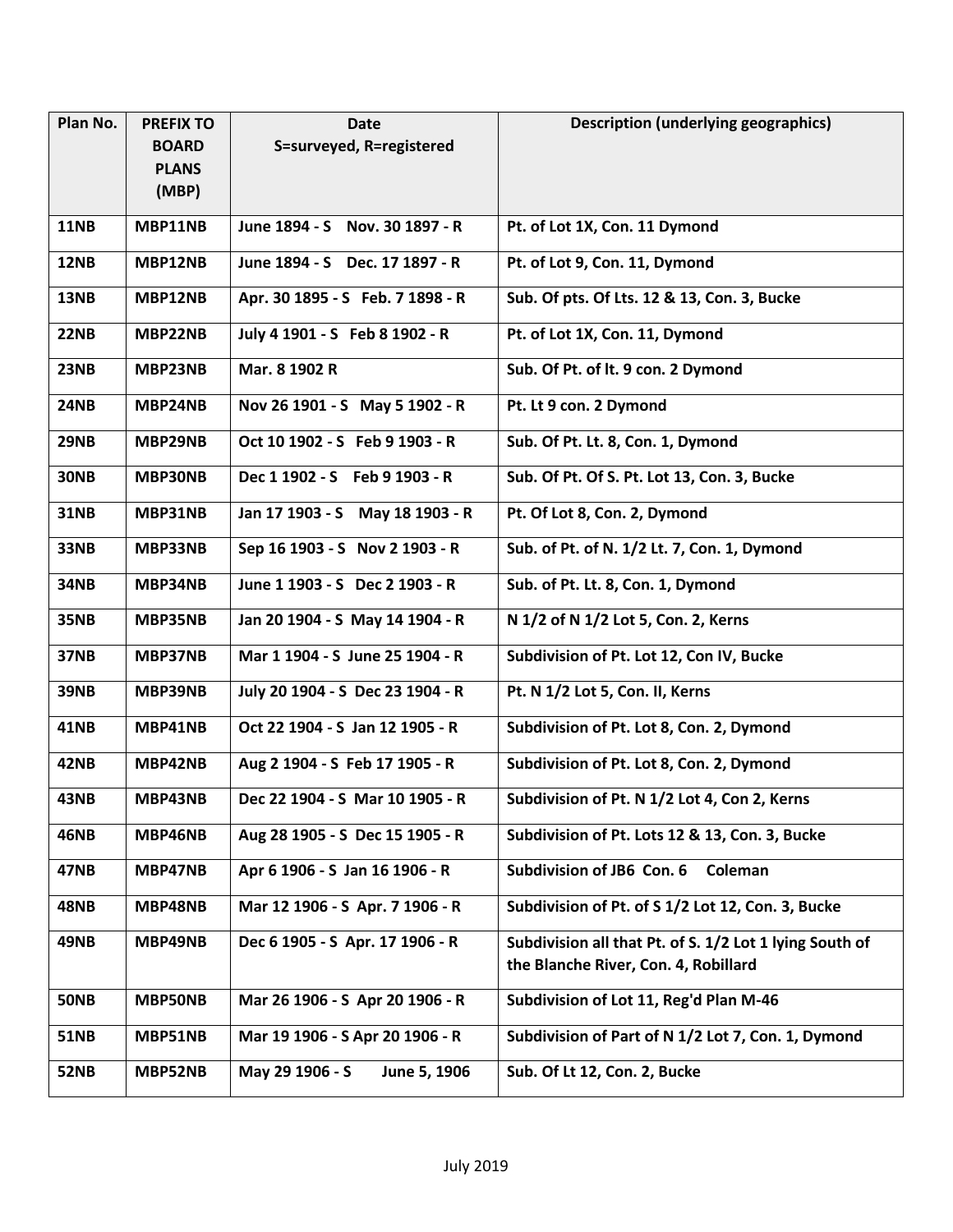| Plan No.     | <b>PREFIX TO</b> | <b>Date</b>                          | <b>Description (underlying geographics)</b>                                                     |
|--------------|------------------|--------------------------------------|-------------------------------------------------------------------------------------------------|
|              | <b>BOARD</b>     | S=surveyed, R=registered             |                                                                                                 |
|              | <b>PLANS</b>     |                                      |                                                                                                 |
|              | (MBP)            |                                      |                                                                                                 |
| <b>53NB</b>  | MBP53NB          | Jan 18 1906 - S June 12 1906 - R     | Sub. Of Pt. N 1/2 Lt. 1, Con. 3, Ingram                                                         |
| <b>56NB</b>  | MBP56NB          | May 26 1906 - S June 13 1906 - R     | Sub. Of Pt. Of Latchford Townsite                                                               |
| <b>57NB</b>  | MBP57NB          | June 6 1906 - S July 9 1906 - R      | Sub. Of Pt. Of Latchford Townsite                                                               |
| <b>58NB</b>  | MBP58NB          | June 14 1906 - S Aug 1 1906 - R      | Sub. Of Pt. S 1/2 Lt. 13, Con. 3, Bucke                                                         |
| <b>60 NB</b> | MBP60NB          | July 20 1906 - S Sept 7 1906 - R     | Sub. Of Pt. Lts. 14 & 15, Con. 2, Bucke                                                         |
| <b>61NB</b>  | MBP61NB          | July 27 1906 - S Sept 12 1906 - R    | Sub. Of Pt. Of S. 1/2 lot VII, Con. II, Dymond                                                  |
| 63NB         | MBP63NB          | July 20 1906 - S Sept 7 1906 - R     | Sub. Of Pt. Lots 13 & 14, Con. 2, Bucke                                                         |
| <b>65NB</b>  | MBP65NB          | June 20 1906 - S Nov 14 1906 - R     | Sub. Of Pt. Of Englehart Townsite, being composed of                                            |
|              |                  |                                      | part of lots 10 & 11, con. V & 11 con. VI, Evanturel                                            |
| 67NB         | MBP67NB          | Dec 10 1906 - S Jan 19 1907 - R      | Sub. Of Pt. Lot 11, Con. 2, Bucke, also Block K Plan M<br>52                                    |
| <b>68NB</b>  | MBP68NB          | Dec 19 1906 - S Jan 19 1907 - R      | Sub. Of Pt. Of N. 1/2 Lt. 6, Con. 3, Armstrong                                                  |
| 69NB         | MBP69NB          | Dec 12 1906 - S Feb 5 1907 - R       | Sub. Of Pt. N 1/2 Lt. 10, Con. IV, Dack                                                         |
| <b>70NB</b>  | MBP70NB          | Nov 20 1906 - S Jan 19 1907 - R      | Sub. Of Pt. Lt. 8, Con. 2, Dymond                                                               |
| <b>71NB</b>  | MBP71NB          | Dec 3 1906 - S Feb 5 1907-R          | Sub. Of Pt. S 1/2 of the N 1/2 Lot 11, Con 2, Bucke                                             |
| <b>73NB</b>  | MBP73NB          | May 23 1906 - S July 16 1907 - R     | Sub. Of Pt. Of S 1/2 Lot 12, Con. IV & Pt. Of N 1/2 Lot                                         |
|              |                  |                                      | 12, Con III & Lot 201, Plan M-46 NB, Bucke                                                      |
| <b>75NB</b>  | MBP75NB          | Mar 29 1907 - S Apr 6 1907- R        | Sub. Of N 1/2 Lot 11, Con 1, Bucke                                                              |
| <b>77NB</b>  | MBP77NB          | May 29 1907 - S June 18 1907 - R     | Sub. Of Pt S 1/2 Lot 12, Con III, Bucke                                                         |
| <b>78NB</b>  | MBP78NB          | May 15 1907 - S June 19 1907 - R     | Sub. Of Lots 1,2,3,4 on N. side of Whitewood Ave.,<br>Plan M-31, Town of New Liskeard           |
| <b>79NB</b>  | MBP79NB          | May 29 1907 - S July 22 1907 - R     | Sub. Of Pt. Lot 8, Con. 1, Dymond                                                               |
| <b>80NB</b>  | MBP80NB          | May 21 1907 - S July 13 1907 - R     | Shewing subdivision into lots of Dempster Part, being<br>a portion of Lot 12, Con VI, Evanturel |
| <b>81NB</b>  | MBP81NB          | May 23 1907 - S July 13 1907 - R     | Sub. Of Lot 203, Plan M-46, Haileybury                                                          |
| <b>82NB</b>  | MBP81NB          | June 29 1907 - S<br>July 16 1907 - R | Sub. Of Pt. Of Lots 11 & 12, Con IV, Bucke                                                      |
| <b>83NB</b>  | MBP83NB          | May 25 1907 - S<br>July 22 1907 - R  | Sub. Of Lot 12, Plan M-46, Haileybury                                                           |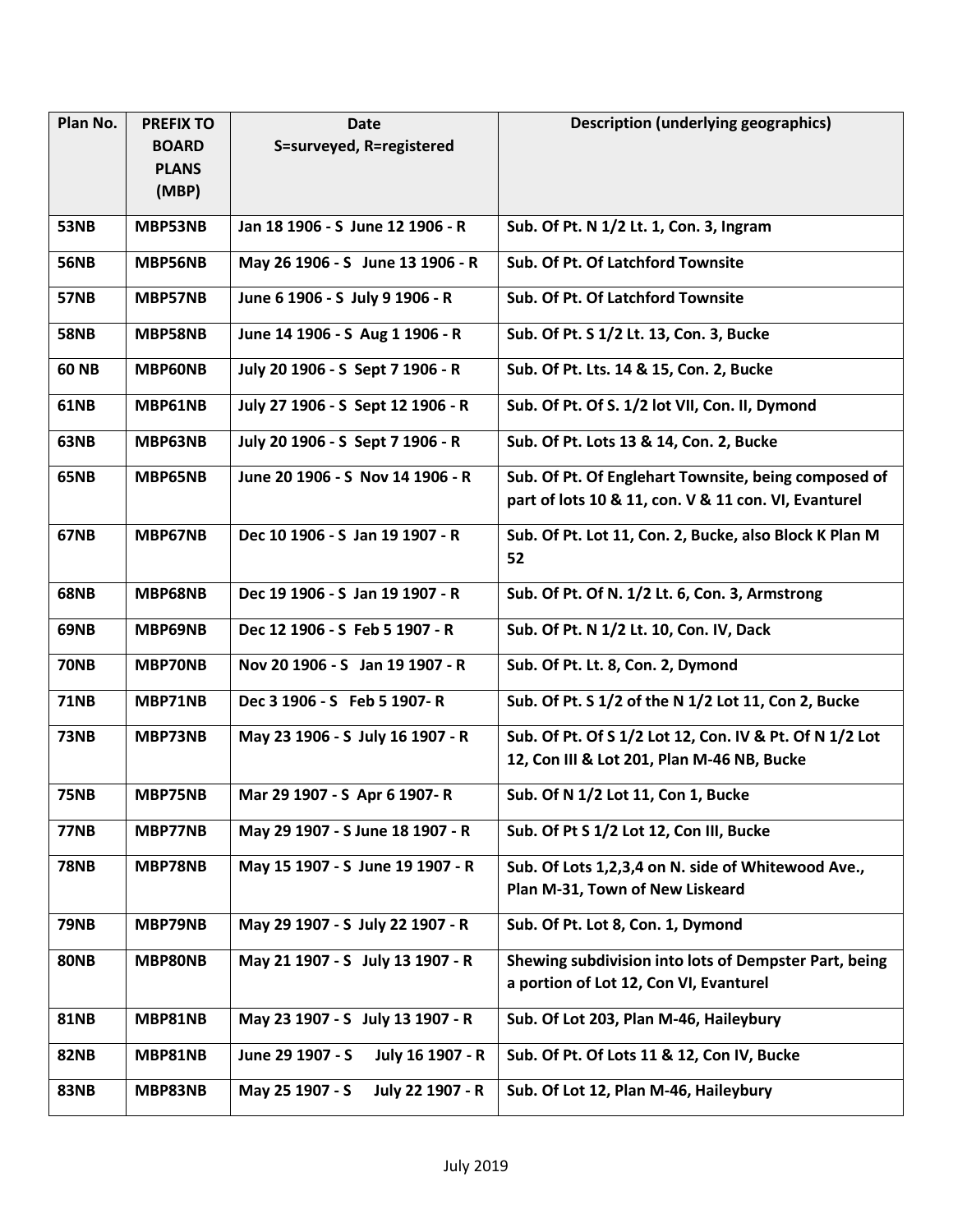| Plan No.     | <b>PREFIX TO</b> | <b>Date</b>                       | <b>Description (underlying geographics)</b>                                   |
|--------------|------------------|-----------------------------------|-------------------------------------------------------------------------------|
|              | <b>BOARD</b>     | S=surveyed, R=registered          |                                                                               |
|              | <b>PLANS</b>     |                                   |                                                                               |
|              | (MBP)            |                                   |                                                                               |
| <b>84NB</b>  | MBP84NB          | July 27 1907 - S Aug 21, 1907 - R | Sub. Of Pt. Lot 11, Conc. 3, Bucke                                            |
| <b>87NB</b>  | MBP87NB          | Sept 19 1907 - S Oct 12 1907- R   | Sub. Of Pt. Of S 1/2 Lot 1, Conc 1, Armstrong                                 |
| <b>88NB</b>  | MBP88NB          | Oct 9 1907 - S Oct 18 1907-R      | Sub. Of Pt. N 1/2 Lot VIII, Con VI, Bucke                                     |
| <b>90NB</b>  | MBP90NB          | Sept 12 1907 - S Dec 18 1907 - R  | Sub. Of Pt. S. Pt. Lot 10, Con 1, Bucke                                       |
| <b>91NB</b>  | MBP91NB          | Sept 12 1907-S Dec 18 1907-R      | Sub. Of Pt Lt 10 Con 1,<br><b>Bucke</b>                                       |
| <b>92NB</b>  | MBP92NB          | Dec 6 1907 - S Jan 10 1908 - R    | Sub. Of Pt. Broken Lot VIII, Con VI, Bucke                                    |
| <b>93NB</b>  | MBP93NB          | Aug 7 1907 - S Jan 29 1908 - R    | Sub. Of Pt Lt 10 Con. 1<br><b>Bucke</b>                                       |
| <b>94NB</b>  | MBP94NB          | Jan 14 1908 - S Feb 11 1908 - R   | Pt S 1/2 Lt 6 Con 4<br><b>Armstrong</b>                                       |
| <b>95NB</b>  | MBP95NB          | Apr 11 1907 - S Apr 1 1908 - R    | Plan of Sub. Of Pt. Of N 1/2 Lot 12, Con V, Evanturel                         |
| <b>98NB</b>  | MBP98NB          | Oct 1907 - S Apr 6 1908 - R       | Sub. Of Pt. Of S 1/2 Lot 11, Con 5, Dack                                      |
| <b>101NB</b> | <b>MBP101NB</b>  | July 22 1907 - S Apr 24 1908 - R  | Sub. Of Pt. Lot 12, Con 1, Bucke                                              |
| <b>104NB</b> | MBP104NB         | May 14 1908 - S Jun 10 1908 - R   | Sub. Of Pt. N 1/2 Lot 2, Con 6, Dymond                                        |
| <b>105NB</b> | <b>MBP105NB</b>  | May 11 1908 - S Jun 27 1908 - R   | Sub. Of Pt. Of Lt. 11, Con IV, Bucke                                          |
| <b>108NB</b> | <b>MBP108NB</b>  | Aug 10 1908 - S Aug 22 1908 - R   | Sub. Of Pt. Of Lot 11, Con IV, Bucke                                          |
| <b>110NB</b> | MBP110NB         | Sep 16 1907 - S Dec 3 1908 - R    | Sub. Of Pt. of Lt 11 Con. 4 Bucke                                             |
| <b>113NB</b> | MBP113NB         | Dec 9 1907 - S Oct 22 1908 - R    | Sub. Of Pt. N. 1/2 Lt V, Con IV Dack                                          |
| <b>116NB</b> | <b>MBP116NB</b>  | Nov 18 1907 - S Jan 13 1909 - R   | Pt. S. 1/2 Lot VIII, Con. IV, Armstrong                                       |
| <b>118NB</b> | MBP118NB         | Jan 23 1909- S Mar 5 1909 - R     | Pt. of Lt 12, Con. 1 Bucke                                                    |
| <b>119NB</b> | MBP119NB         | N/A - S Mar 8 1909 - R            | Sub. Of Pt. of N 1/2 Lt 6, Con 3 Armstrong                                    |
| <b>120NB</b> | <b>MBP121NB</b>  | Sep 16 1907 - S Mar 25 1909 - R   | Part of Lots 5 & 6, Con. V, James                                             |
| <b>121NB</b> | MBP121NB         | Mar 27 1909 - S April 7 1908 - R  | Sub. Of Pt. of N 1/2 Lot XII Con. IV Dack                                     |
| <b>122NB</b> | MBP122NB         | Aug 15 1908 - S Apr 23 1909 - R   | Pt of the Isaac Bonin Farm Mouth of Montreal &<br><b>Matabitchewan Rivers</b> |
| <b>123NB</b> | MBP123NB         | Nov 15 1907 - S Jun 1 1909 - R    | Pt. of Broken Lot 7, Con. 6 Coleman                                           |
| <b>125NB</b> | MBP125NB         | Jun 22 1909 - S July 27 1909 - R  | Pt. Of N. Pt. Lot 5, Con V, James                                             |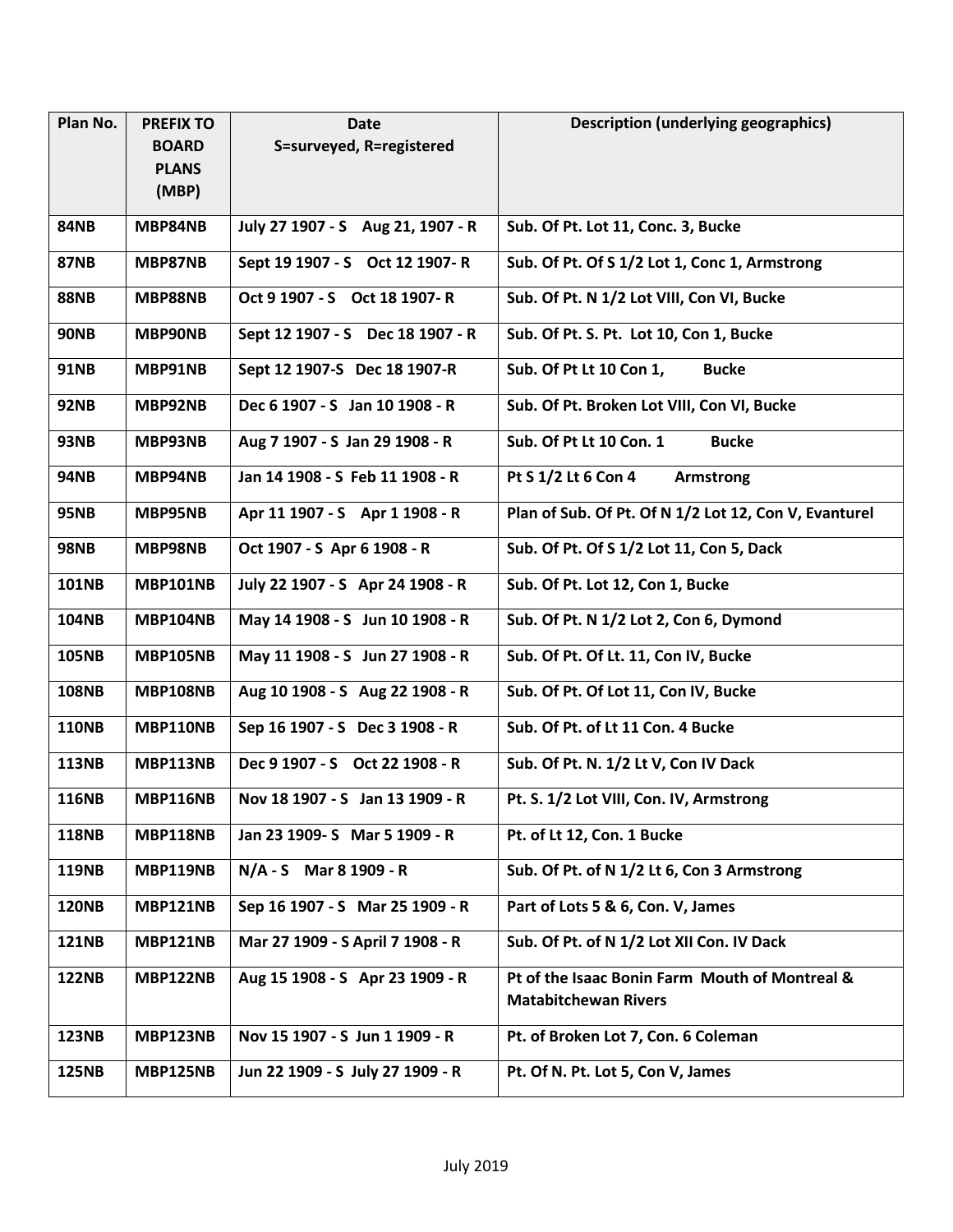| Plan No.     | <b>PREFIX TO</b> | Date                             | <b>Description (underlying geographics)</b>                                                                            |
|--------------|------------------|----------------------------------|------------------------------------------------------------------------------------------------------------------------|
|              | <b>BOARD</b>     | S=surveyed, R=registered         |                                                                                                                        |
|              | <b>PLANS</b>     |                                  |                                                                                                                        |
|              | (MBP)            |                                  |                                                                                                                        |
| <b>126NB</b> | <b>MBP126NB</b>  | Jan 13 1909 - S Sep 7 1909 - R   | Pt. of Lot 3, Con. 4 James                                                                                             |
| <b>127NB</b> | <b>MBP127NB</b>  | July 5 1909 - S Sep 24 1909 - R  | Pts. Of Mining Claims H.R. 61 & 63, lying south of the                                                                 |
|              |                  |                                  | Twp. Of Lorrain                                                                                                        |
| <b>128NB</b> | <b>MBP128NB</b>  | Aug 21 1909 - S Oct 16 1909 - R  | Sub. Of Pt. Lt. 12, Con. 1 Bucke                                                                                       |
| <b>129NB</b> | MBP129NB         | July 23 1909 - S Nov 1 1909 - R  | Pt. Of Lots 12 & 13, Con III, Bucke                                                                                    |
| <b>130NB</b> | MBP130NB         | May 8 1908 - S Nov 11 1909 - R   | Pt. or Broken Lt 11 Con. V, Bucke                                                                                      |
| <b>131NB</b> | MBP131NB         | Oct 15 1909 - S Dec 23 1909 - R  | Pt. Of Lot 8, Con 2, Dymond                                                                                            |
| <b>132NB</b> | <b>MBP132NB</b>  | Aug 31 1908 - S Feb 3 1910 - R   | Pt. Of Broken Lot 3, Con VI, Coleman                                                                                   |
| <b>133NB</b> | <b>MBP133NB</b>  | Jan 12 1910 - S Feb 8 1910 - R   | Village of Judge, Sub. Of Pt. Of east half of Lot 9, Con<br>II, Casey                                                  |
| <b>134NB</b> | <b>MBP134NB</b>  | Jan 10 1910 - S Mar 17 1910 - R  | Sub. Of Pcl. 3514, being part of Lot 11, Con IV, Bucke                                                                 |
| <b>135NB</b> | <b>MBP135NB</b>  | Feb 27 1909 - S Apr 12 1910 - R  | Sub. Of Part of Dane Townsite, being composed of<br>part of Lot 1, Con V, Twp. Of Otto & part of Township<br>of Boston |
| <b>136NB</b> | <b>MBP136NB</b>  | Jan 13 1910 - S May 2 1910 - R   | Sub. Of Lot 202, Plan M-46, Haileybury                                                                                 |
| <b>137NB</b> | <b>MBP137NB</b>  | $1909 - S$<br>May 4 1910 - R     | Sub. Of N 1/2 of N 1/2 Lt 9 con. 2 BUCKE                                                                               |
| <b>138NB</b> | <b>MBP138NB</b>  | Nov 2 1909 - S May 11 1910 - R   | Sub. Of Lot 17, reg'd plan M-101 & Lots 4,5,6 reg'd<br>plan M-116, Bucke                                               |
| <b>139NB</b> | MBP139NB         | Apr 25 1910 - S May 17 1910 - R  | Sub. Of the West part of pcl. 3513 being part of Lot 11,<br>Con IV, Bucke                                              |
| <b>140NB</b> | <b>MBP140NB</b>  | Nov 1 1908 - S July 8 1910 - R   | Sub. Of Mining Claim H.B. 4, South of the Twp. Of<br>Lorrain                                                           |
| <b>141NB</b> | MBP141NB         | Nov 1 1909 - S July 12 1910 - R  | Sub. Of Pt. Of Mining Claim H.R. 59, South Lorrain                                                                     |
| <b>142NB</b> | MBP142NB         | Nov 3 1909 - S 1910 - R          | Sub. Of Pt. Lt. 11, Con. IV, Bucke                                                                                     |
| <b>143NB</b> | MBP143NB         | May 20 1910 - S Aug 11 1910 - R  | Sub. Of Pt. Of Lot 12, Con. 3, Bucke                                                                                   |
| <b>145NB</b> | <b>MBP145NB</b>  | Mar 20 1909 - S Sept 29 1910 - R | Sub. Of Pt. Of Englehart townsite, being composed of<br>pt. Of Its. 10 & 11, Con V, Evanturel                          |
| <b>146NB</b> | <b>MBP146NB</b>  | Nov 2 1909 - S Oct 14 1910 - R   | Sub. Of pt. Lt. XII, Con. IV, Dack                                                                                     |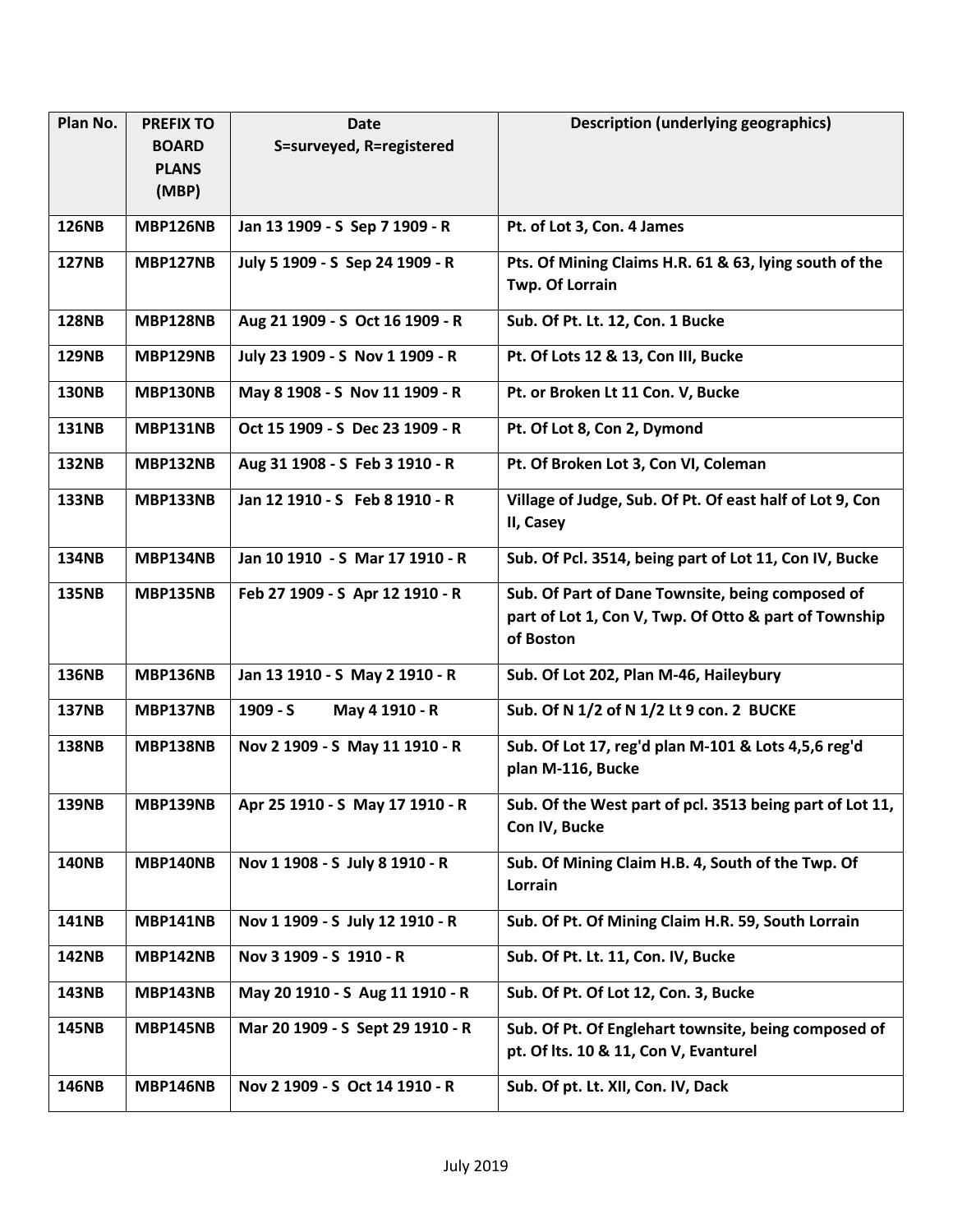| Plan No.     | <b>PREFIX TO</b> | <b>Date</b>                       | <b>Description (underlying geographics)</b>                                                                                                                                                                             |
|--------------|------------------|-----------------------------------|-------------------------------------------------------------------------------------------------------------------------------------------------------------------------------------------------------------------------|
|              | <b>BOARD</b>     | S=surveyed, R=registered          |                                                                                                                                                                                                                         |
|              | <b>PLANS</b>     |                                   |                                                                                                                                                                                                                         |
|              | (MBP)            |                                   |                                                                                                                                                                                                                         |
| <b>147NB</b> | <b>MBP147NB</b>  | Aug 15 1910 - S Oct 19 1910 - R   | Sub. Of Lt. 13, Con. 1, Bucke                                                                                                                                                                                           |
| <b>148NB</b> | <b>MBP148NB</b>  | July 4 1910 - S Oct 27 1910 - R   | Sub. Of pt. Of the S.E. 1/4 of S. 1/2 Lot 9, Conc. 1,<br><b>Bucke</b>                                                                                                                                                   |
| <b>151NB</b> | MBP151NB         | July 23 1910 - S Apr 3 1911 - R   | Sub. Of Pts. Lot 15 & 16, Con. IV, Lorrain                                                                                                                                                                              |
| <b>154NB</b> | <b>MBP154NB</b>  | May 22 1911 - S Aug 8 1911 - R    | Sub. Of Pt. Of Mining Claim T.C. 61 in the unsurveyed<br>area north of the Twp. Of Otto                                                                                                                                 |
| <b>158NB</b> | <b>MBP158NB</b>  | Sept 9 1911 - S Nov 14 1911 - R   | Sub. Of the Surface Rights only of Mining Claim R.S.C.<br>205 and pt, of Mining Claim R.S.C. 204, all mines,<br>minerals & mining rights reserved in the Twp. Of Teck                                                   |
| <b>159NB</b> | MBP159NB         | N/A - S Mar 15 1912 - R           | Sub. Of Pt. Of Third Street, Lots, 60, 61, 62 north side<br>of Third St., Lts, 59, 60, 61 & 62 south side of Third<br>Street, Lts. 27, 28, 29, 30, 31 & 32 east side of Lake<br><b>Street, Gowganda Townsite, Nicol</b> |
| <b>160NB</b> | MBP160NB         | May 25 1911 - S N/A - R           | Sub. Of the east part of south part Lot 5, Con V, James                                                                                                                                                                 |
| <b>166NB</b> | <b>MBP166NB</b>  | July 25 1912 - S Sept 26 1912 - R | Sub. Of Pt. Of Dane Twp., being composed of pt. Of<br>Lot 1, Con. IV and V, Twp. Of Otto and Pt. Of Twp. Of<br><b>Boston</b>                                                                                            |
| <b>170NB</b> | MBP170NB         | July 12 1912 - S Oct 14 1912 - R  | Sub. Of Pt. Of East 1/2 of North 1/2 Lot 1, Con 6, Kerns                                                                                                                                                                |
| <b>184NB</b> | <b>MBP184NB</b>  | May 13 1913 - S July 10 1013 - R  | Sub. Of Pt. Of Lot 43, said Lot being shown on plan of<br>subdivision of Cobalt Townsite entered in the office of<br>Land Titles at North Bay as Plan M-47, Cobalt                                                      |
| 1T           | MBP1T            | N/A - S Jan 16 1914 - R           | Sub. Of part S 1/2 Lot 10, Con IV, Evanturel, now<br>included in the Town of Englehart                                                                                                                                  |
| 4T           | MBP4T            | N/A - S Nov 5 1914 - R            | Sub. Of part of Lots 6 & 7, Con. V, Hilliard                                                                                                                                                                            |
| <b>7T</b>    | MBP7T            | Nov 17 1914 - S May 13 1915 - R   | Sub. Of part of Lot 9, Con. 1, Maisonville                                                                                                                                                                              |
| <b>18T</b>   | <b>MBP18T</b>    | Oct 16 1916 - S Dec 29 1916 - R   | Sub. Of Pt. Of S 1/2 Lot 10, Con VI, Evanturel                                                                                                                                                                          |
| <b>23T</b>   | MBP23T           | Nov 19 1918 - S Dec 13 1918 - R   | Sub. Of part of lt. XII, con. V, Dack                                                                                                                                                                                   |
| <b>27T</b>   | <b>MBP27T</b>    | Mar 16 1918 - S Dec 6 1919 - R    | Pt. Of North Cobalt Townsite being a sub. Of pt. Of It.                                                                                                                                                                 |
|              |                  |                                   | 12, con. II, Bucke                                                                                                                                                                                                      |
|              |                  |                                   |                                                                                                                                                                                                                         |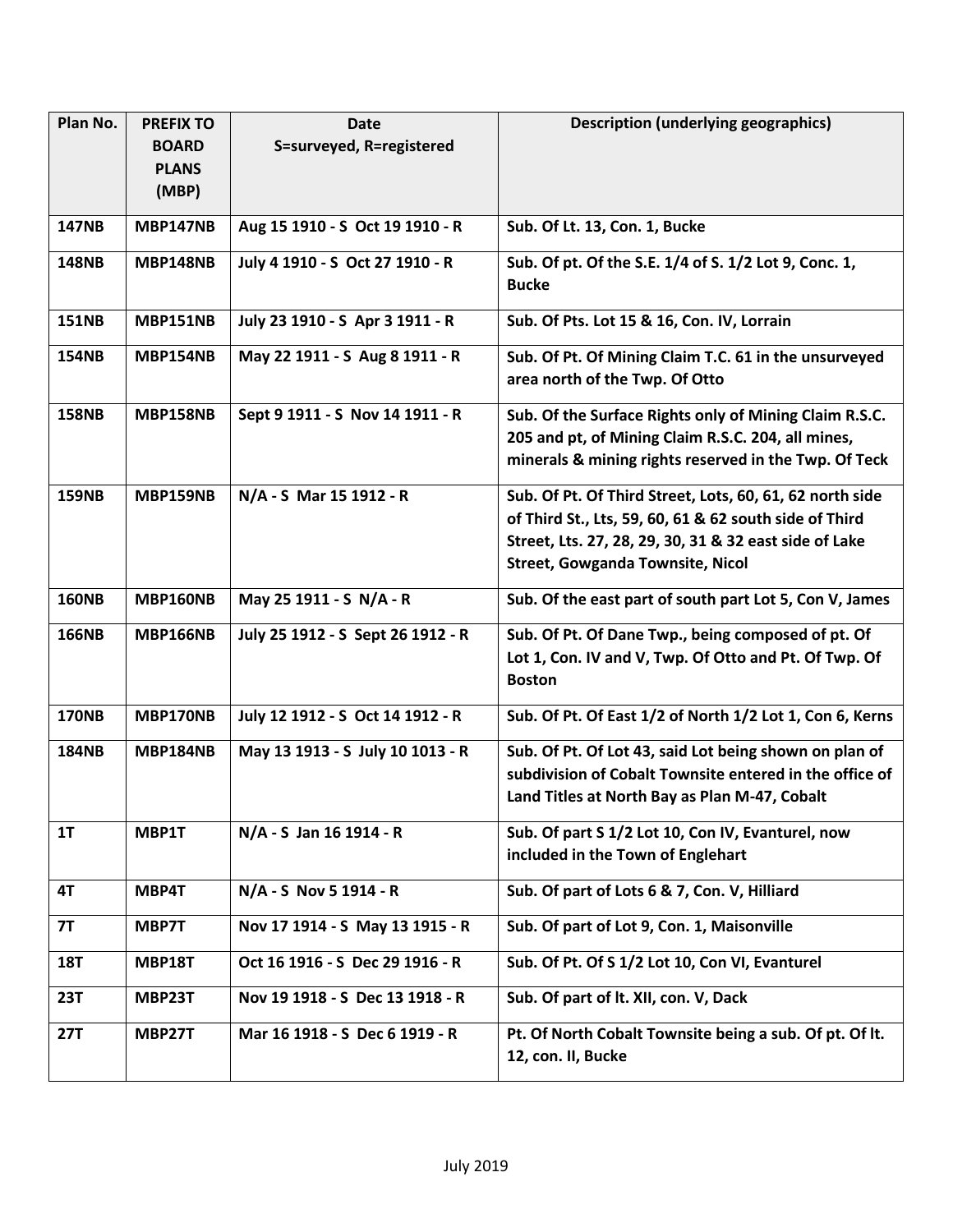| Plan No.    | <b>PREFIX TO</b> | <b>Date</b>                      | <b>Description (underlying geographics)</b>             |
|-------------|------------------|----------------------------------|---------------------------------------------------------|
|             | <b>BOARD</b>     | S=surveyed, R=registered         |                                                         |
|             | <b>PLANS</b>     |                                  |                                                         |
|             | (MBP)            |                                  |                                                         |
| 32T         | <b>MBP32T</b>    | May 14 1920 - S July 2 1921 - R  | Sub. Of surface rights only of part of mining claim LL  |
|             |                  |                                  | 1635, Teck                                              |
| 35T         | MBP35T           | July 21 1921 - S Oct 13 1921 - R | Sub. Of part of mining claim H.R. 539, all mines,       |
|             |                  |                                  | mineral and mining rights reserved, Teck                |
| 39T         | <b>MBP39T</b>    | July 21 1921 - S Feb 16 1922 - R | Part of Lot 1, Con. VI, Dack                            |
| 46T         | MBP46T           | Aug 17 1922 - S Sep 15 1922 - R  | Sub. Of the surface rights of part of mining claims L   |
|             |                  |                                  | 2100 & T.C. 711, Teck                                   |
| <b>53T</b>  | MBP53T           | N/A - S Sep 28 1923 - R          | Sub. Of the surface rights of part of mining claim T.C. |
|             |                  |                                  | <b>711, Teck</b>                                        |
| <b>58T</b>  | <b>MBP58T</b>    | Nov 29 1923 - S Feb 21 1924 - R  | Plan of Pearl Beach Townsite, Townships of McVittie     |
|             |                  |                                  | and Hearst                                              |
| 59T         | MBP59T           | Sep 30 1922 - S Mar 5 1924 - R   | Sub. Of the west part of lot 10, con. 6, Evanturel      |
| <b>M68T</b> | <b>MBP68T</b>    | Aug 1 1924 - S Sep 8 1924 - R    | Sub of the surface rights only of part of mining claim  |
|             |                  |                                  | T.C. 711, Teck                                          |
| 69T         | MBP69T           | June 30 1924 - S Sep 25 1924 - R | Sub. Of the surface rights only of part of mining claim |
|             |                  |                                  | H.R. 81, South Lorrain                                  |
| <b>77T</b>  | MBP77T           | Nov 4 1924 - S Dec 26 1924 - R   | Sub. Of the surface rights only of part of mining claim |
|             |                  |                                  | H.F. 170, McVittie                                      |
| <b>79T</b>  | <b>MBP79T</b>    | Dec 23 1924 - S Mar 20 1925 - R  | Sub. Of the surface rights only of mining claim L. 9513 |
|             |                  |                                  | (patent issued as per plans of survey of H.F. 137),     |
|             |                  |                                  | <b>McVittie</b>                                         |
| 84T         | MBP84T           | Nov 1 1924 - S May 12 1925 - R   | Sub. Of the surface rights only of part of mining claim |
|             |                  |                                  | L. 4438, McVittie                                       |
| <b>88T</b>  | <b>MBP88T</b>    | Jun 15 1925 - S Sep 16 1925 - R  | Crown City Townsite, being composed of the sub. Of      |
|             |                  |                                  | part of mining claims L 8825 & L 8826, McVittie         |
| 91T         | MBP91T           | Jun 10 1926 - S Aug 13 1926 - R  | Sub. Of the surface rights only of part of mining claim |
|             |                  |                                  | T.C. 711, Teck                                          |
| <b>92T</b>  | MBP92T           | May 28 1926 - S Sep 11 1926 - R  | Sub. Of the surface rights only of part of mining claim |
|             |                  |                                  | T.C. 708, Teck                                          |
|             |                  |                                  |                                                         |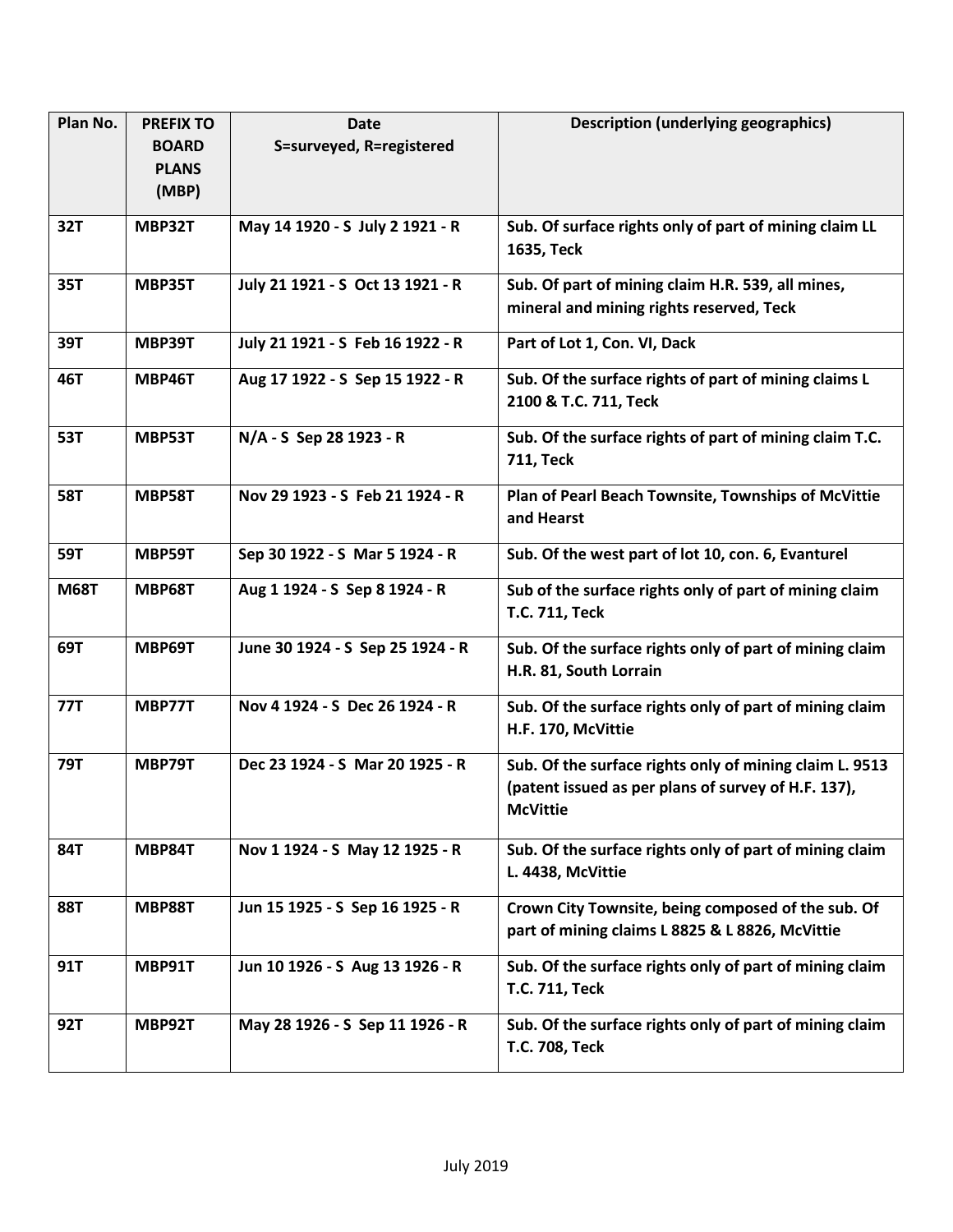| Plan No.    | <b>PREFIX TO</b> | Date                             | <b>Description (underlying geographics)</b>                                                      |
|-------------|------------------|----------------------------------|--------------------------------------------------------------------------------------------------|
|             | <b>BOARD</b>     | S=surveyed, R=registered         |                                                                                                  |
|             | <b>PLANS</b>     |                                  |                                                                                                  |
|             | (MBP)            |                                  |                                                                                                  |
| 93T         | MBP93T           | May 29 1926 - S Sep 11 1926 - R  | Sub. Of the surface rights only of part of mining claim                                          |
|             |                  |                                  | T.C. 711, Teck                                                                                   |
| <b>94T</b>  | MBP94T           | Apr 10 1927 - S Apr 21 1927 - R  | Sub. Of pt. Of N 1/2 lt. 11, Con. 5, Evanturel                                                   |
| <b>95T</b>  | MBP95T           | Mar 24 1927 - S May 28 1927 - R  | Sub. Of the s/r only of pt. Of mining claim L 1437, Teck                                         |
| <b>96T</b>  | <b>MBP96T</b>    | Mar 14 1927 - S Jun 21 1927 - R  | Sub. Of the s/r only of pt. Of mining claim L 2553, Teck                                         |
| 97T         | MBP97T           | May 6 1927 - S July 30 1927 - R  | Sub. Of pt. Of lt. II, con. IV, Bucke                                                            |
| <b>98T</b>  | <b>MBP98T</b>    | May 16 1927 - S Oct 14 1927 - R  | Sub. Of the s/r only of pt. Of mining claims L 2566, L                                           |
|             |                  |                                  | 1404 & L 2672, Teck                                                                              |
| 99T         | MBP99T           | Nov 10 1927 - S Jun 26 1928 - R  | Sub. Of the s/r only of pt. Of mining claim L 1437, Teck                                         |
| <b>100T</b> | <b>MBP100T</b>   | July 12 1928 - S Oct 15 1928 - R | Sub. Of the s/r only of pt. Of mining claim T.C. 711,<br><b>Teck</b>                             |
| 101T        | <b>MBP101T</b>   | Aug 8 1929 - S Feb 12 1930 - R   | Subdivision of the surface rights only of pt. Of mining<br>claims R.L. 400 & 401, Cobalt         |
| 102T        | <b>MBP102T</b>   | Aug 20 1928 - S May 31 1930 - R  | Sub. Of It. IV on island no. "A-I", in Sesekinika Lake,<br>Grenfell                              |
| 103T        | <b>MBP103T</b>   | Feb 24 1930 - S Sep 8 1930 - R   | Sub. Of pt. Of Its. 6 & 7, Con. V, Twp. Of Cane                                                  |
| 104T        | <b>MBP104T</b>   | Jan 30 1931 - S Apr 18 1931 - R  | Englehart Townsite, Sub. Of Pt. Of It. II, Con V,<br><b>Evanturel</b>                            |
| 105T        | <b>MBP105T</b>   | May 23 1928 - S Sep 17 1931 - R  | Sub. Of the s/r only of pt. Of mining claims L 2553 & L<br>1403, Teck                            |
| 106T        | <b>MBP106T</b>   | July 17 1931 - S Nov 12 1931 - R | Sub. Of the s/r of pt. Of mining claim L 2100, Teck                                              |
| 107T        | <b>MBP107T</b>   | Jun 13 1931 - S Oct 22 1931 - R  | Sub. Of the s/r of pt. Of mining claim L 1437, Teck                                              |
| 108T        | <b>MBP108T</b>   | Sep 14 1925 - S Nov 12 1931 - R  | Matachewan Townsite being composed of the sub. Of<br>the s/r only of mining claim MR 6449, Cairo |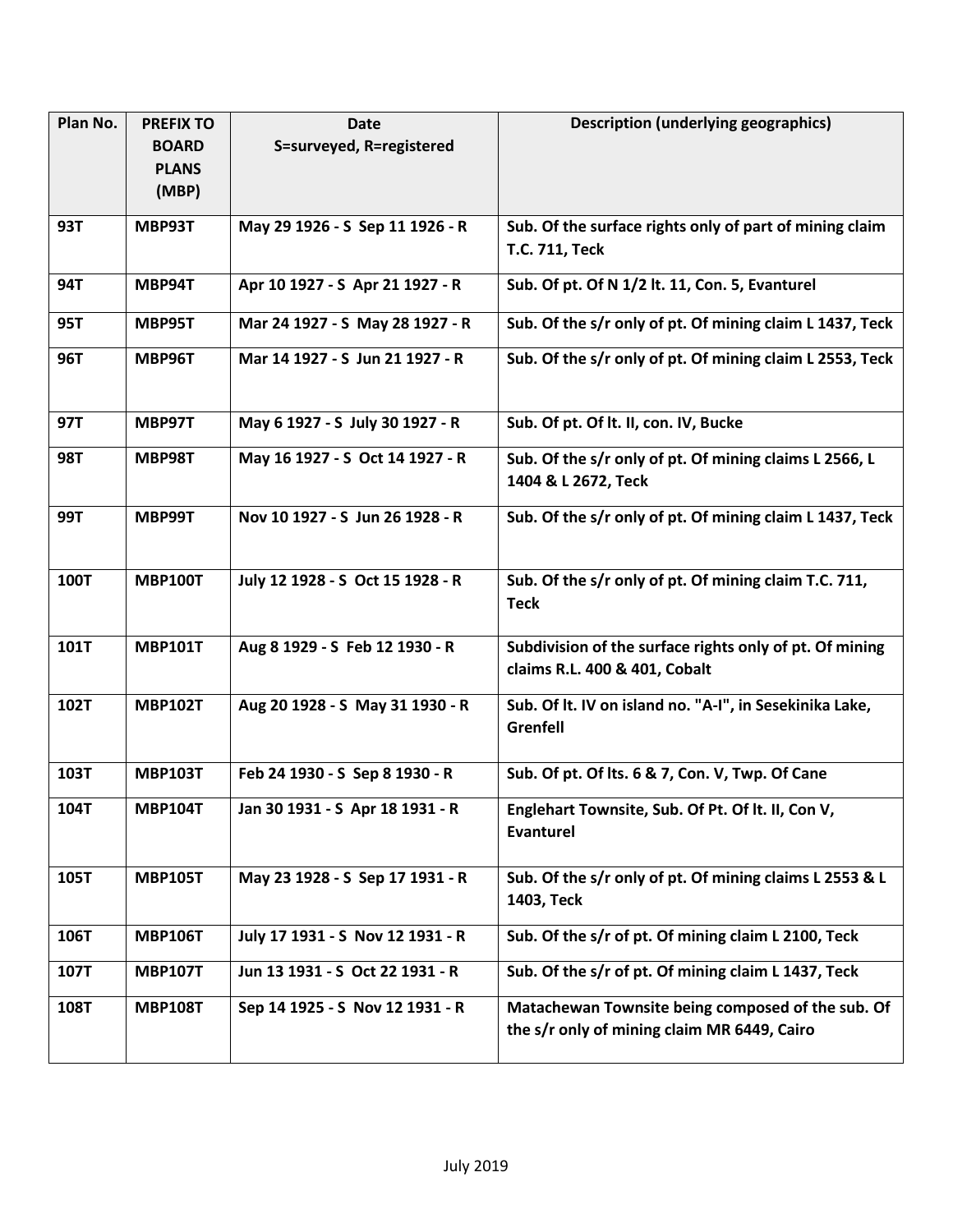| Plan No.    | <b>PREFIX TO</b> | Date                             | <b>Description (underlying geographics)</b>                                                                               |
|-------------|------------------|----------------------------------|---------------------------------------------------------------------------------------------------------------------------|
|             | <b>BOARD</b>     | S=surveyed, R=registered         |                                                                                                                           |
|             | <b>PLANS</b>     |                                  |                                                                                                                           |
|             | (MBP)            |                                  |                                                                                                                           |
| 109T        | <b>MBP109T</b>   | Oct 8 1931 - S Jan 14 1932 - R   | Sub. Of the s/r only of pt. Of mining claims L 2490, L                                                                    |
|             |                  |                                  | 6526 & L 6527, Teck                                                                                                       |
| <b>110T</b> | <b>MBP110T</b>   | Apr 2 1932 - S May 26 1932 - R   | Sub. Of the s/r only of pt. Of mining claims L 2566 & L<br>1404, Teck                                                     |
| <b>111T</b> | <b>MBP111T</b>   | Mar 24 1932 - S July 15 1932 - R | Sub. Of the s/r only of mining claim L 9011, pt. Of<br>mining claim L 2678 and pt. Of mining claim L 2679,<br><b>Teck</b> |
| <b>112T</b> | <b>MBP112T</b>   | Jun 4 1932 - S Aug 27 1932 - R   | Sub. Of the s/r only of pt. Of mining claim L 1329<br>(R.S.C. 270), Teck                                                  |
| 113T        | <b>MBP113T</b>   | July 10 1933 - S Oct 12 1933 - R | Sub. Of the s/r only of pt. Of mining claims L 2566 and<br>L 1403, Teck                                                   |
| <b>114T</b> | <b>MBP114T</b>   | Aug 23 1933 - S Nov 17 1933 - R  | Sub. Of the s/r only of mining claim L 2440 & pt. Of<br>mining claims L 2441, L 8001, Lebel                               |
| 115T        | <b>MBP115T</b>   | Sep 15 1933 - S Feb 10 1934 - R  | Sub. Of the s/r only of pt. Of mining claim M.R. 6252,<br>Cairo                                                           |
| 116T        | <b>MBP116T</b>   | Mar 24 1932 - S Jun 30 1934 - R  | Sub. Of the s/r of pt. Of mining claim L 2678, Teck                                                                       |
| <b>117T</b> | <b>MBP117T</b>   | Jun 6 1934 - S Aug 11 1934 - R   | Sub. Of the s/r of pt. Of mining claim M.R. 6252 and<br>pt. Of the land adjoining westerly, Twp. Of Cairo                 |
| <b>118T</b> | <b>MBP118T</b>   | Oct 1 1934 - S Feb 6 1935 - R    | Sub. Of the s/r only of pt. Of mining claims L 1404 & L<br>1403, Teck                                                     |
| 119T        | <b>MBP119T</b>   | Jun 12 1935 - S Sep 12 1935 - R  | Sub. Of the s/r only of pt. Of mining claim L 2100,<br><b>Twp. Of Teck</b>                                                |
| <b>120T</b> | <b>MBP120T</b>   | Jun 19 1935 - S May 23 1936 - R  | Sub. Of the s/r of pt. Of mining claims L 1439, L 2728, L<br>1534 & L 1535, Twp. Of Teck                                  |
| <b>121T</b> | <b>MBP121T</b>   | May 26 1936 - S Jun 10 1936 - R  | Sub. Of It. 12, Plan M-33, Dymond                                                                                         |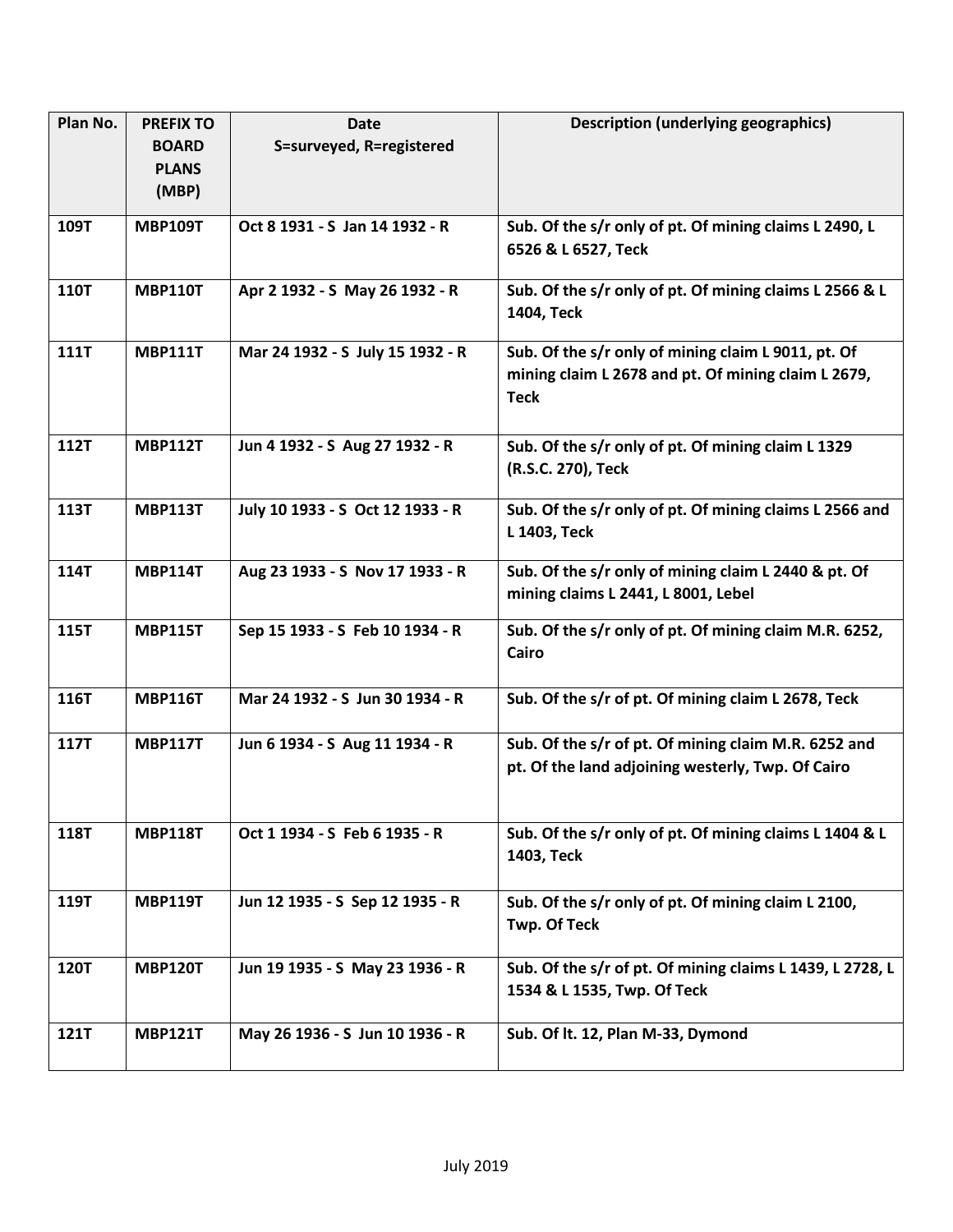| Plan No.    | <b>PREFIX TO</b> | <b>Date</b>                      | <b>Description (underlying geographics)</b>                                                                                                                                                                                 |
|-------------|------------------|----------------------------------|-----------------------------------------------------------------------------------------------------------------------------------------------------------------------------------------------------------------------------|
|             | <b>BOARD</b>     | S=surveyed, R=registered         |                                                                                                                                                                                                                             |
|             | <b>PLANS</b>     |                                  |                                                                                                                                                                                                                             |
|             | (MBP)            |                                  |                                                                                                                                                                                                                             |
| 122T        | <b>MBP122T</b>   | Sep 18 1935 - S July 18 1936 - R | Sub. Of the s/r of pt. Of mining claims M.R. 6451 &                                                                                                                                                                         |
|             |                  |                                  | M.R. 6321, Twp. Of Cairo                                                                                                                                                                                                    |
| 123T        | <b>MBP123T</b>   | May 24 1937 - S July 2 1937 - R  | Resubdivision of pt. Of Larder City Townsite in the<br><b>Twps. Of Hearst and McVittie</b>                                                                                                                                  |
| 124T        | <b>MBP124T</b>   | May 1 1937 - S Oct 16 1937 - R   | Sub. Of the s/r of pt. Of mining claim L 1635, Teck                                                                                                                                                                         |
| 125T        | <b>MBP125T</b>   | Sep 1 1937 - S Nov 10 1937 - R   | Sub. Of the s/r only of pt. Of mining claims H.F. 405 &<br>H.F. 406, McGarry                                                                                                                                                |
| 126T        | <b>MBP126T</b>   | Dec 6 1937 - S Feb 1 1938 - R    | Virginia Townsite Plan of the sub. Of the s/r only of pt.<br>Of m/c L 1751 (HJB30), L 1840 (HJB31), L 1904 (HJB32),<br>L 1839 (HJB33), L 1849 (H.S.164), L 1848 (H.S.165), L<br>8862 (HS135) & L 35619, Township of McGarry |
| <b>127T</b> | <b>MBP127T</b>   | Nov 15 1937 - S Feb 14 1938 - R  | Sub. Of the s/r of pt. Of Block "A" according to plan m-<br>123 Tem & pt. Of the land entered in the office of<br>Land Titles for the District of Timiskaming as pcl. 5185<br>SST in the Twps. Of Hearst & McVittie         |
| <b>128T</b> | <b>MBP128T</b>   | Nov 15 1937 - S Feb 14 1938 - R  | Sub. Of the s/r of pt. Of the land entered in the office<br>of Land Titles at Haileybury as pcl. 5185 SST, Hearst                                                                                                           |
| 129T        | <b>MBP129T</b>   | July 15 1937 - S Mar 16 1938 - R | Sub. Of the s/r only of pt. Of mining claim L 2100,<br>Twp. Of Teck                                                                                                                                                         |
| 130T        | <b>MBP130T</b>   | Oct 22 1937 - S July 6 1938 - R  | Sub. Of the s/r of pt. Of the lands lying to the west &<br>adjoining mining claim M.R. 6252, Twp. Of Cairo                                                                                                                  |
| 131T        | <b>MBP131T</b>   | Jun 28 1938 - S July 16 1938 - R | Sub. Of Block "A-1", Townsite of Larder City, Twp. Of<br><b>Hearst</b>                                                                                                                                                      |
| 132T        | <b>MBP132T</b>   | Aug 16 1938 - S Sep 13 1938 - R  | Viginiatown Plan of the sub. Of the s/r only of pt. Of<br>mining claim 8862 (H.S. 135), McGarry                                                                                                                             |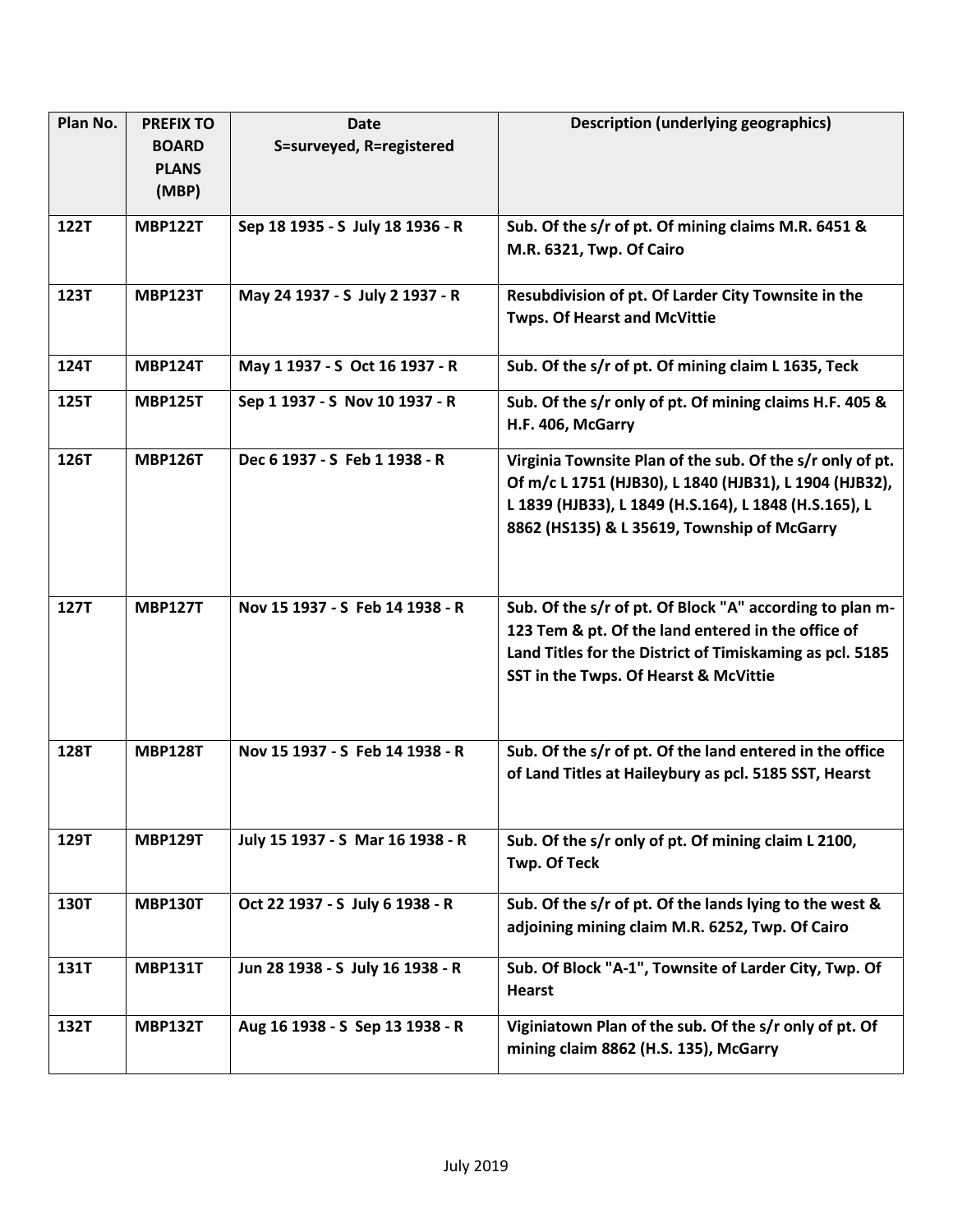| Plan No. | <b>PREFIX TO</b> | <b>Date</b>                      | <b>Description (underlying geographics)</b>                 |
|----------|------------------|----------------------------------|-------------------------------------------------------------|
|          | <b>BOARD</b>     | S=surveyed, R=registered         |                                                             |
|          | <b>PLANS</b>     |                                  |                                                             |
|          | (MBP)            |                                  |                                                             |
| 133T     | <b>MBP133T</b>   | July 30 1938 - S Sep 23 1938 - R | Sub. Of the s/r only of pt. Of mining claims L 9531 and     |
|          |                  |                                  | L 9532, Twp. Of Gauthier                                    |
| 134T     | <b>MBP134T</b>   | Oct 23 1937 - S Nov 12 1938 - R  | Sub. Of the s/r of pt. Of mining claim M.R. 6582 &          |
|          |                  |                                  | lands adjoining southerly & easterly thereto (recorded      |
|          |                  |                                  | as M.R. 10263), Cairo Township                              |
| 135T     | <b>MBP135T</b>   | Oct 25 1938 - S Mar 27 1939 - R  | Sub. Of the s/r only of pt. Of mining claims L 2260, L      |
|          |                  |                                  | 6526 & L 6527, Twp. Of Teck                                 |
| 136T     | <b>MBP136T</b>   | Apr 18 1939 - S Jun 30 1939 - R  | Sub. Of the s/r of pt. Of mining claim R.S.C. 270 (L        |
|          |                  |                                  | 1329) & R.S.C. (L 1328), Twp. Of Teck                       |
| 137T     | <b>MBP137T</b>   | Apr 8 1939 - S July 4 1939 - R   | Sub. Of s/r only of pt. Of mining claim L 2672 & L 2757,    |
|          |                  |                                  | Teck Twp.                                                   |
| 138T     | <b>MBP138T</b>   | July 6 1928 - S July 11 1939 - R | Sub. Of the s/r only of pt. Of mining claim L 2654,         |
|          |                  |                                  | <b>Twp. Of Teck</b>                                         |
| 139T     | <b>MBP139T</b>   | Sept 30 1939 - S Oct 7 1939 - R  | Sub. Of pt. Of lt. 9, con. 6, Bucke                         |
| 141T     | <b>MBP141T</b>   |                                  | Sub. Of s/r only of pt. Of mining claims L 2771, L 1643,    |
|          |                  |                                  | L 1850 & L 1236, Twp. Of Teck                               |
| 142T     | <b>MBP142T</b>   | Aug 1 1938 - S Dec 30 1939 - R   | Sub. Of pt. Of the lands entered in the office of land      |
|          |                  |                                  | titles for the district of timiskaming as pcl. 5103 C.S.T., |
|          |                  |                                  | being pt. Of the s/r of m/c L 4485, Twp. Of Teck            |
|          |                  |                                  |                                                             |
| 143T     | <b>MBP143T</b>   | Sep 13 1939 - S Apr 2 1940 - R   | Sub. Of the s/r of pt. Of m/c L 1830 (T.C. 708), Teck       |
|          |                  |                                  |                                                             |
|          |                  |                                  |                                                             |
| 144T     | <b>MBP144T</b>   | Oct 26 1939 - S May 27 1940 - R  | Sub. Of the s/r only of pt. Of m/c T.C. 711, Twp. Of        |
|          |                  |                                  | <b>Teck</b>                                                 |
| 145T     | <b>MBP145T</b>   | Oct 15 1938 - S Aug 21 1940 - R  | Sub. Of the s/r of pt. Of m/c M.R. 6321 & M.R. 6451,        |
|          |                  |                                  | Cairo Twp.                                                  |
| 146T     | <b>MBP146T</b>   | Aug 26 1940 - S Aug 29 1940 - R  | Sub. Of pt. Of lt. 13, plan m-33, Dymond                    |
| 147T     | <b>MBP147T</b>   | May 10 1940 - S Sep 14 1940 - R  | Sub. Of pts. Of s/r only of mining claims L 2678, L 2679    |
|          |                  |                                  | & L 5941, Teck Twp.                                         |
|          |                  |                                  |                                                             |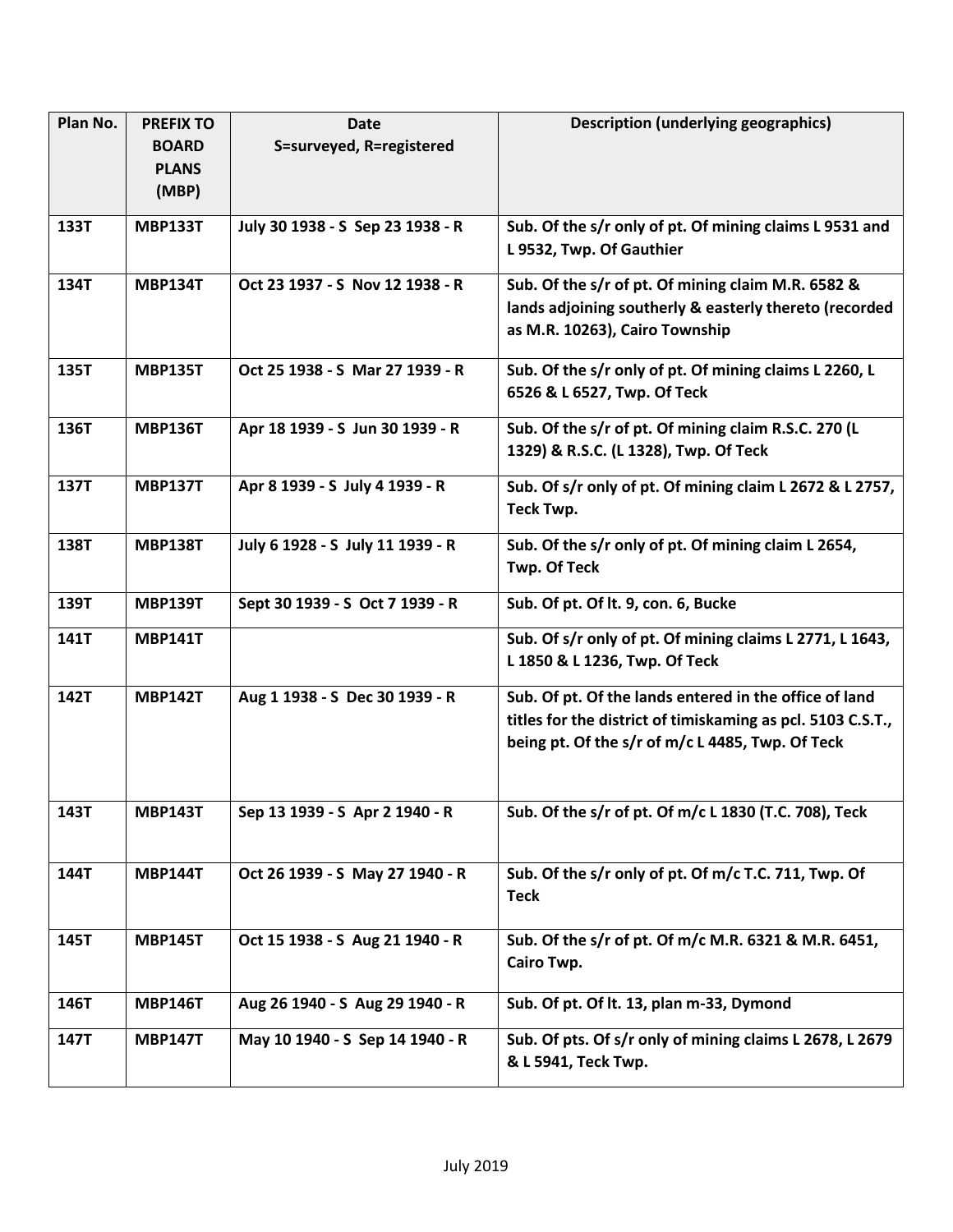| Plan No.    | <b>PREFIX TO</b> | <b>Date</b>                       | <b>Description (underlying geographics)</b>                |
|-------------|------------------|-----------------------------------|------------------------------------------------------------|
|             | <b>BOARD</b>     | S=surveyed, R=registered          |                                                            |
|             | <b>PLANS</b>     |                                   |                                                            |
|             | (MBP)            |                                   |                                                            |
| 148T        | <b>MBP148T</b>   | Jun 20 1940 - S Sep 17 1940 - R   | Sub. Of part of the land entered as Pcl. 5089 C.S.T.,      |
|             |                  |                                   | being pt. Of waters street as shown on plan m-15           |
|             |                  |                                   | Tem, Teck                                                  |
| 149T        | <b>MBP149T</b>   | N/A - S Dec 23 1941 - R           | Sub. Of part of broken lot 1, con. 1, Harris               |
| 150T        | <b>MBP150T</b>   | Jun 17 1941 - S Jun 29 1942 - R   | Sub. Of the surface rights only of part of mining claims   |
|             |                  |                                   | G.G. 6063, 6064 & 6065, Tyrrell Twp.                       |
| 151T        | <b>MBP151T</b>   | July 24 1937 - S Sep 9 1943 - R   | Sub. Of the south part of lots 15, 16, 17 & 18, plan M-    |
|             |                  |                                   | 33 Nip., lt. 7, con. 1, Dymond Twp.                        |
| 152T        | <b>MBP152T</b>   | July 5 1938 - S Jan 22 1944 - R   | Sub. Of part of mining claim L.S. 38, Larder Lake,         |
|             |                  |                                   | <b>Hearst</b>                                              |
| 153T        | <b>MBP153T</b>   | July 15 1944 - S Aug 9 1944 - R   | Sub. Of parts of lots 9, 10 & 11, Plan M-33 N.B., lt. 7,   |
|             |                  |                                   | con. 1, Dymond                                             |
| 154T        | <b>MBP154T</b>   | Nov 24 1945 - S Dec 29 1945 - R   | Sub. Of parts of lots 9, 10 & 11, Plan M-33 N.B., lt. 7,   |
|             |                  |                                   | con. 1, Dymond                                             |
| 155T        | <b>MBP155T</b>   | Nov 27 1945 - S May 4 1946 - R    | Sub. Of part of mining claim M.R. 6252 (s/r only),         |
|             |                  |                                   | Cairo Twp.                                                 |
| 156T        | <b>MBP156T</b>   | Nov 17 1914 - S Nov 21 1946 - R   | Part of lot 9, con. 1, Maisonville, being pt. Of land laid |
|             |                  |                                   | out as plan m-7 and entered as pcl. 1127 Tem               |
| 157T        | <b>MBP157T</b>   | June 14 1946 - S Jan 25 1947 - R  | Sub. Of the surface rights only of part of the land reg'd  |
|             |                  |                                   | as pcl. 5242 and all of pcl. 8351 S.S.T., Cairo Twp.       |
| 158T        | <b>MBP158T</b>   | May 21 1947 - S Jun 20 1947 - R   | Sub. Of part of lt. 10, con. 5, Evanturel Twp.             |
| 159T        | <b>MBP158T</b>   | Apr 30 1946 - S Oct 9 1947 - R    | Sub. Of part of lt. 10, con. 11, Hudson                    |
| <b>160T</b> | <b>MBP160T</b>   | Sept 30 1947 - S July 15 1948 - R | Sub. Of the lands entered in the office of Land Titles at  |
|             |                  |                                   | Haileybury as pcl. 7210 C.S.T. being the s/r of pt. Of     |
|             |                  |                                   | m/c L 2101, L 2102 & L 2227, Teck Twp.                     |
| 161T        | <b>MBP161T</b>   | July 20 1948 - S Aug 13 1948 - R  | Sub. Of part of lt. 11, con. 5, Evanturel, within the      |
|             |                  |                                   | limits of the Town of Englehart, being Block C and         |
|             |                  |                                   | forming part of the original plan M-65 NB                  |
|             |                  |                                   |                                                            |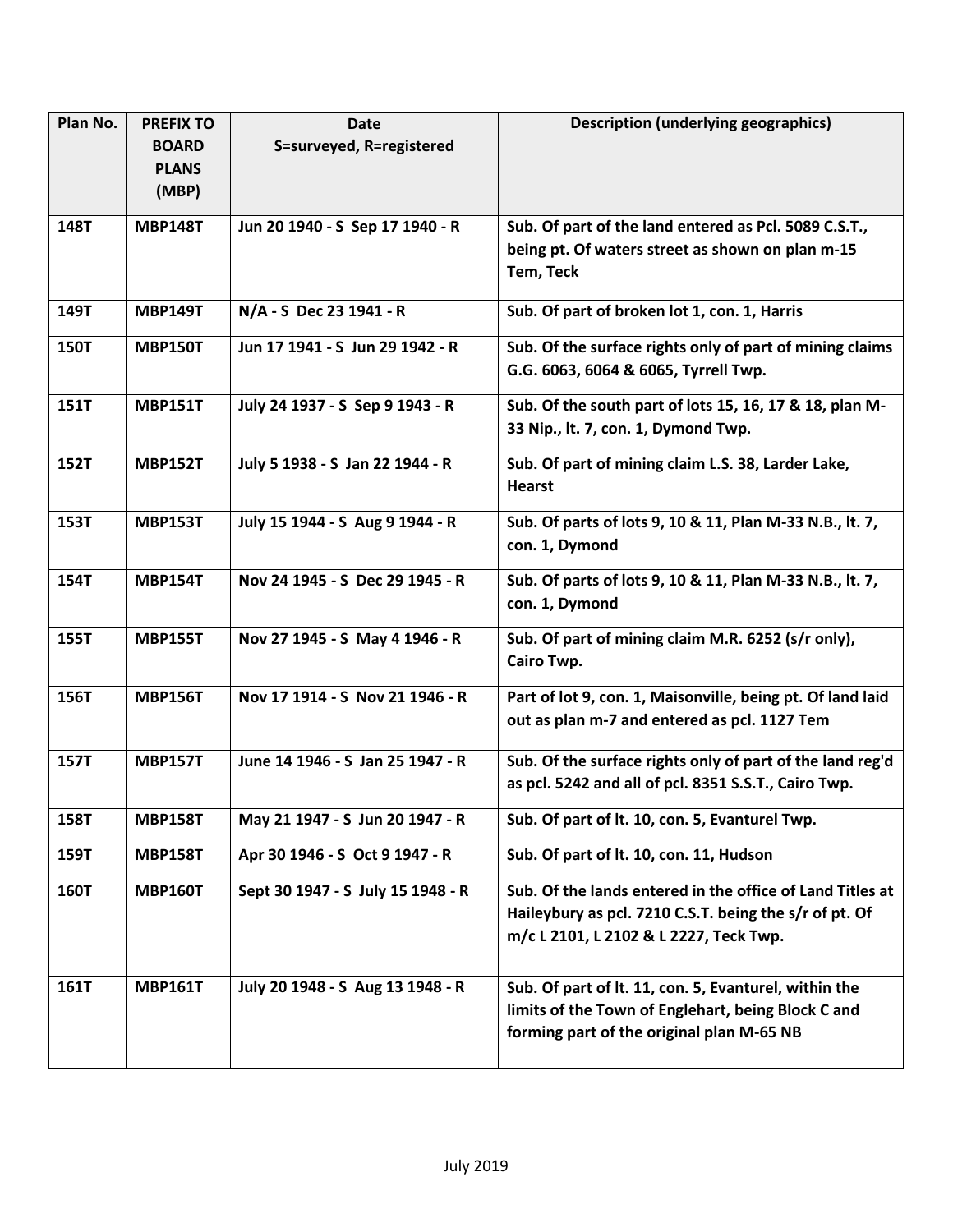| S=surveyed, R=registered<br><b>BOARD</b><br><b>PLANS</b><br>(MBP)                                               |                                                          |
|-----------------------------------------------------------------------------------------------------------------|----------------------------------------------------------|
|                                                                                                                 |                                                          |
|                                                                                                                 |                                                          |
|                                                                                                                 |                                                          |
| 162T<br><b>MBP162T</b><br>June 18 1948 - S Nov 2 1948 - R                                                       | Resubdivision of part of plan M-151 Tem and lot 14,      |
|                                                                                                                 | Plan M-33 NB and part of lots 15, 16, 17 & 18 Plan M-    |
| 33 NB, being part of lot 7, con. 1, Dymond Twp.                                                                 |                                                          |
|                                                                                                                 |                                                          |
| 163T<br><b>MBP163T</b><br>Apr 15 1946 - S Nov 16 1948 - R                                                       | Sub. Of part of lt. 9, con. 2, Dymond, within the limits |
|                                                                                                                 | of New Liskeard and forming part of the original plan    |
| $M-24$                                                                                                          |                                                          |
| 164T<br><b>MBP164T</b><br>Nov 2 1948 - S Dec 22 1948 - R                                                        | Sub. Of Block "G", "H" & "I" as shown on Plan M-123      |
| Tem, Hearst Twp.                                                                                                |                                                          |
|                                                                                                                 |                                                          |
| Sub. Of part of N 1/2 Lot 10, Con. 2, Hudson Twp.<br>165T<br><b>MBP165T</b><br>Nov 27 1948 - S June 21 1949 - R |                                                          |
| 166T<br>Sep. 28 1948 - S July 7 1949 - R<br><b>MBP166T</b>                                                      | Sub. Of part of N 1/2 Lot 11, Con. 5, Evanturel, within  |
| the limits of Englehart                                                                                         |                                                          |
| 167T<br><b>MBP167T</b><br>July 2 1949 - S May 5 1948 - R                                                        | Sub. Of part of Lot 10, Con. 5, Evanturel within the     |
| (See Comment Column)<br>limits of the Town of Englehart                                                         |                                                          |
| 169T<br>N/A - S Feb 10 1951 - R<br>North Virginiatown Townsite, sub. Of parts of<br><b>MBP169T</b>              |                                                          |
|                                                                                                                 | patented mining claims L 30131, 30132, 30133, T 1849,    |
| T 1850, T 1905, T 8861 & T 2178, McGarry Twp.                                                                   |                                                          |
| 170T<br>Sub. Of part of lt. 4, con. 5, Casey Twp.<br><b>MBP170T</b><br>Jun 9 1949 - S Apr 6 1951 - R            |                                                          |
| 172T<br><b>MBP172T</b><br>May 14 1949 - S Aug 1 1951 - R                                                        | Sub. Of part of mining claim T 23622 in Block 3, Gillies |
| Limit                                                                                                           |                                                          |
| Sub. Of part of lot 9, con. V, Barr Twp.<br>173T<br><b>MBP173T</b><br>Sep 27 1951 - S Jan 12 1952 - R           |                                                          |
| Aug 21 1952 - S Sep 22, 1952 - R<br>175T<br><b>MBP175T</b>                                                      | Sub. Within the limits of the Town of Englehart of part  |
| of lot 10, con. 5, Evanturel Twp.                                                                               |                                                          |
| <b>MBP176T</b><br>176T<br>Dec 2 1952 - S Feb 13 1953 - R<br>Sub. Of lot 6, Plan M-33 NB, lot 7, con. 1, Dymond  |                                                          |
| Twp.                                                                                                            |                                                          |
| Jan 5 1953 - S Mar 24 1953 - R<br>177T<br><b>MBP177T</b>                                                        | Sub. Of part of broken lot 1, con. 3, Twp. Of Bayly &    |
| part of broken lot 1, con. 3, Twp. Of Marter                                                                    |                                                          |
| Sep 18 1952 - S Apr 2 1953 - R<br>178T<br><b>MBP178T</b>                                                        | Sub. Of part of broken lots 7 & 8, con. 1, Hudson Twp.   |
|                                                                                                                 |                                                          |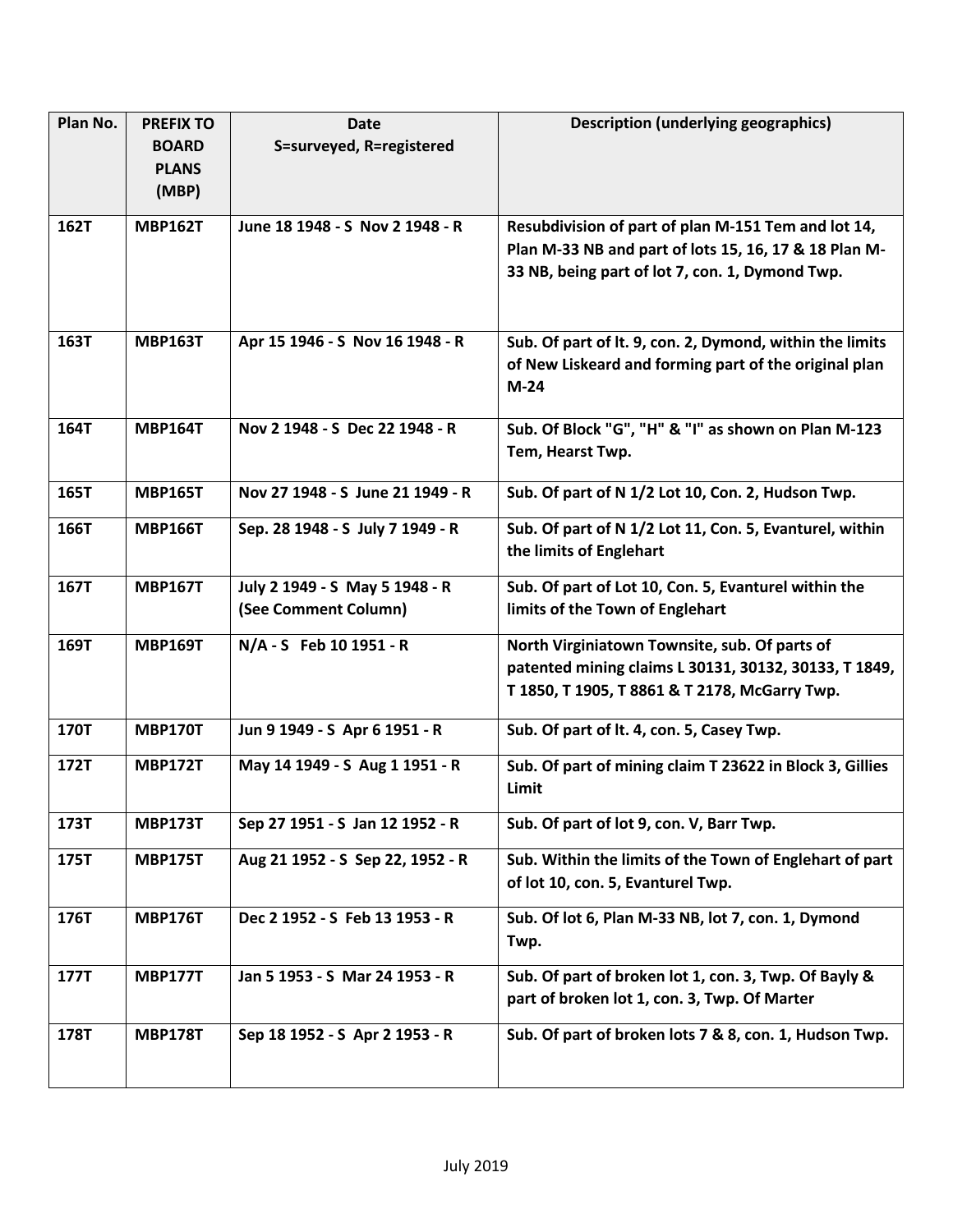| Plan No.    | <b>PREFIX TO</b> | <b>Date</b>                      | <b>Description (underlying geographics)</b>                |
|-------------|------------------|----------------------------------|------------------------------------------------------------|
|             | <b>BOARD</b>     | S=surveyed, R=registered         |                                                            |
|             | <b>PLANS</b>     |                                  |                                                            |
|             | (MBP)            |                                  |                                                            |
| 179T        | <b>MBP179T</b>   | Mar 20 1953 - S May 13 1953 - R  | Sub. & land plan being parts of lots 2 & 3, con. 5 and     |
|             |                  |                                  | lots 2 & 3, con. 6 and land under the water of Hill        |
|             |                  |                                  | Lake, Bryce Twp.                                           |
|             |                  |                                  |                                                            |
| <b>180T</b> | <b>MBP180T</b>   | July 4 1953 - S Sept 30 1953 - R | Sub. Of part of broken lot 9, con. III, Robillard Twp.     |
| 181T        | <b>MBP181T</b>   | Jun 14 1953 - S Sep 30 1953 - R  | Sub. Of part of broken lot II, con. V, broken lot II, con. |
|             |                  |                                  | IV, Coleman Twp.                                           |
|             |                  |                                  |                                                            |
| <b>182T</b> | <b>MBP182T</b>   | Sep 1 1953 - S Nov 5 1953 - R    | Sub. In the Twp. O f Ossian, pt. Of unsurveyed m/c L       |
|             |                  |                                  | 41125                                                      |
| M-183T      | <b>MBP M183T</b> | Jun 14 1953 - S Jan 8 1954 - R   | Sub. Of pt. Of lt. 8, con. 2, Dymond                       |
|             |                  |                                  |                                                            |
| 184T        | <b>MBP M184T</b> | Apr 23 1957 - S July 23 1957 - R | Sub. Of Pt LT 10 Con. 5<br>Evanturel                       |
| M-185T      | <b>MBP184T</b>   | Dec 3 1957 - S Apr 18 1958 - R   | Sub. Of summer resort location on Crystal Lake, Twp.       |
|             |                  |                                  | Of Lebel                                                   |
| 186T        | <b>MBP186T</b>   | Dec 12 1957 - S Jan 2 1958 - R   |                                                            |
|             |                  |                                  | Sub. Of pt. Of lt. 1, con. IV, Skead Twp.                  |
| <b>187T</b> | <b>MBP187T</b>   | Oct 20 1957 - S Jun 2 1958 - R   | Subdivision on Opishing Lake, Hillary Twp.                 |
| 189T        | <b>MBP189T</b>   | Sep 24 1957 - S Jun 2 1958 - R   | Sub. On Papacomeka Lake, McArthur Twp.                     |
| 191T        | <b>MBP191T</b>   | May 23 1958 - S Oct 7 1958 - R   | Sub. Of pt. Of lt. 4, con. III and pt. Of lt. 4, con. IV,  |
|             |                  |                                  | Skead Twp.                                                 |
|             |                  |                                  |                                                            |
| 192T        | <b>MBP192T</b>   | Aug 25 1958 - S Apr 16 1959 - R  | Sub. Of pt. Of broken lt. 9, con. 2, Hudson                |
| 193T        | <b>MBP193T</b>   | Sep 12 1958 - S July 7 1959 - R  | Sub. Of pt. Of broken lt. 10, con. 3, Hudson               |
| 194T        | <b>MBP194T</b>   | Oct 2 1958 - S Aug 4 1959 - R    | Sub. Of Labyrinth Lake, Ossian Twp.                        |
| 195T        | <b>MBP195T</b>   | Mar 31 1959 - S Aug 4 1959 - R   | Sub. On Watabeag Lake, Twp. Of Nordica                     |
| M196T       | <b>MBP196T</b>   | July 15 1957 - S May 29 1959 - R | Sub. Of pt. Of S 1/2 of lt. 6, con. IV, Armstrong, within  |
|             |                  |                                  | the limits of the police village of Earlton                |
| 197T        | <b>MBP197T</b>   | May 9 1959 - S Oct 20 1959 - R   | Sub. Of pt. Of broken lt. 9, con. 3, Hudson Twp.           |
| 199T        | <b>MBP199T</b>   | July 24 1958 - S Oct 26 1959 - R | Sub. Of pt. Of the S 1/2 of Lot 7, Con. 2, Dymond, now     |
|             |                  |                                  | within the limits of the Town of New Liskeard and a        |
|             |                  |                                  | resubdivision of pt. Of reg'd plan M-61 NB                 |
|             |                  |                                  |                                                            |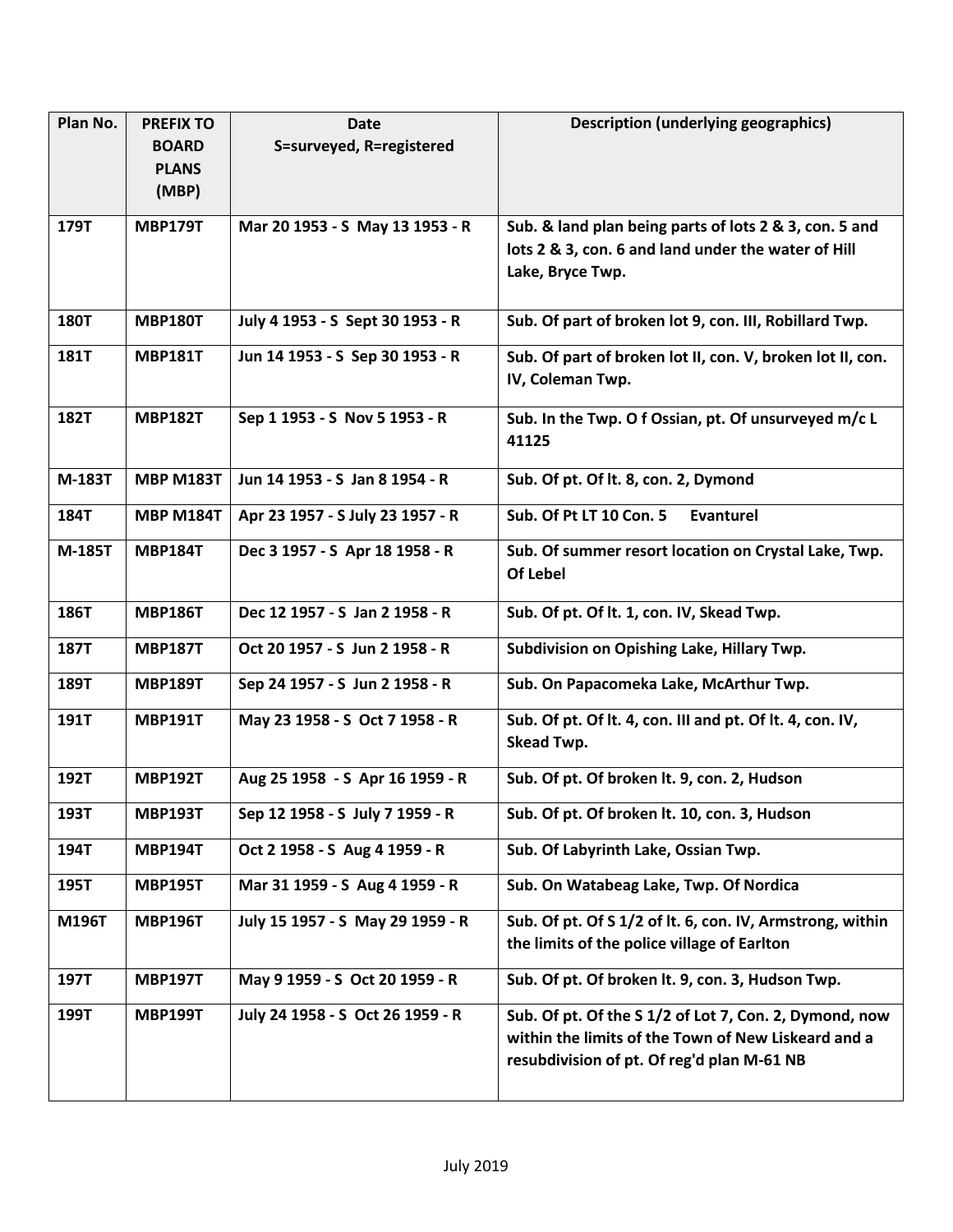| Plan No.    | <b>PREFIX TO</b> | <b>Date</b>                     | <b>Description (underlying geographics)</b>                                                        |
|-------------|------------------|---------------------------------|----------------------------------------------------------------------------------------------------|
|             | <b>BOARD</b>     | S=surveyed, R=registered        |                                                                                                    |
|             | <b>PLANS</b>     |                                 |                                                                                                    |
|             | (MBP)            |                                 |                                                                                                    |
| <b>200T</b> | <b>MBP200T</b>   | Dec 9 1959 - S Mar 11 1960 - R  | Sub. Fronting on Keefer Lake, Hillary Twp.                                                         |
| 201T        | <b>MBP201T</b>   | Dec 1 1959 - S Apr 7 1960 - R   | Sub. Of pt. Of the S 1/2 of N 1/2 Lot 8, Con. 5, Dymond                                            |
|             |                  |                                 | Twp.                                                                                               |
| 202T        | <b>MBP202T</b>   | Dec 31 1959 - S Apr 19 1960 - R | Sub. Of pt. Of broken lt. 1, con. 2, Harris                                                        |
| 203T        | <b>MBP203T</b>   | Aug 2 1960 - S Dec 16 1960 - R  | Sub. Of pt. Of broken lt. 5, con. 2, Bayly Twp.                                                    |
| 204T        | <b>MBP204T</b>   | Jun 6 1960 - S Dec 28 1960 - R  | Sub. Of the s/r of pt. Of m/c L 227, Teck Twp.                                                     |
| 205T        | <b>MBP205T</b>   | Aug 4 1960 - S Feb 6 1961 - R   | Sub. Of pt. Of broken lt. 4, con. IV, Skead                                                        |
| 206T        | <b>MBP206T</b>   | Aug 29 1960 - S Mar 22 1961 - R | Sub. Fronting on Kengamissi Lake, McKeown Twp.                                                     |
| <b>207T</b> | <b>MBP207T</b>   | Oct 28 1960 - S Apr 11 1961 - R | Sub. Of pt. Of broken lts. 4 & 5, con. 4, James Twp.                                               |
| <b>208T</b> | <b>MBP208T</b>   | Sep 16 1960 - S Apr 24 1961 - R | Sub. On Watabeag Lake, Twp. Of Nordica                                                             |
| 209T        | <b>MBP209T</b>   | Nov 8 1960 - S May 8 1961 - R   | Sub. West side of Gowganda Lake, Nicol Twp.                                                        |
| 2011T       | <b>MBP211T</b>   | Sep 30 1960 - S Jun 1 1961 - R  | Sub. Fronting on Howard Lake, Twp. Of Arnold                                                       |
| <b>212T</b> | <b>MPB212T</b>   | Oct 4 1960 - S July 25 1961 - R | Sub. Of pt. Of S 1/2 of lt. 10, con. 5, Evanturel Twp.                                             |
| 214T        | <b>MBP214T</b>   | May 12 1960 - S Sep 25 1961 - R | Sub. Of pt. Of lt. 1, con. 6, Dack Twp.                                                            |
| 215T        | <b>MBP215T</b>   | Jan 24 1961 - S Oct 19 1961 - R | Plan and Field Notes of Sub. On Watabeag Lake,<br>Nordica Twp.                                     |
|             |                  |                                 |                                                                                                    |
| 216T        | <b>MBP216T</b>   | Nov 10 1960 - S Jan 11 1961 - R | Sub. Of an island in Lady Evelyn Lake, Leo Twp.                                                    |
| 217T        | <b>MBP217T</b>   | July 20 1961 - S Dec 3 1962 - R | Sub. Of pt. Of Its. 7 & 8, con. 2, Dymond, now within<br>the limits of New Liskeard                |
| 218T        | <b>MBP218T</b>   | Nov 28 1961 - S Jan 8 1962 - R  | Sub. Of the s/r of pt. Of mining claims L 2226 & L 2227,<br>Teck Twp.                              |
| 219T        | <b>MBP219T</b>   | May 21 1962 - S Aug 16 1962 - R | Sub. Of pt. Of m/c L 18837 & L 18312 being pt. Of<br>broken Its. 5 & 6, Con. VI, Eby Twp.          |
| <b>220T</b> | <b>MBP220T</b>   | Sep 7 1962 - S Feb 7 1963 - R   | Plan and Field Notes of Sub. On Keefer Lake, Hillary<br>Twp.                                       |
| M-221 T     | <b>MBP221T</b>   | Jun 5 1963 - S July 9 1963 - R  | Sub. Of pt. Of the N 1/2 of lt. 11, con. 5, Evanturel,<br>within the corporate limits of Englehart |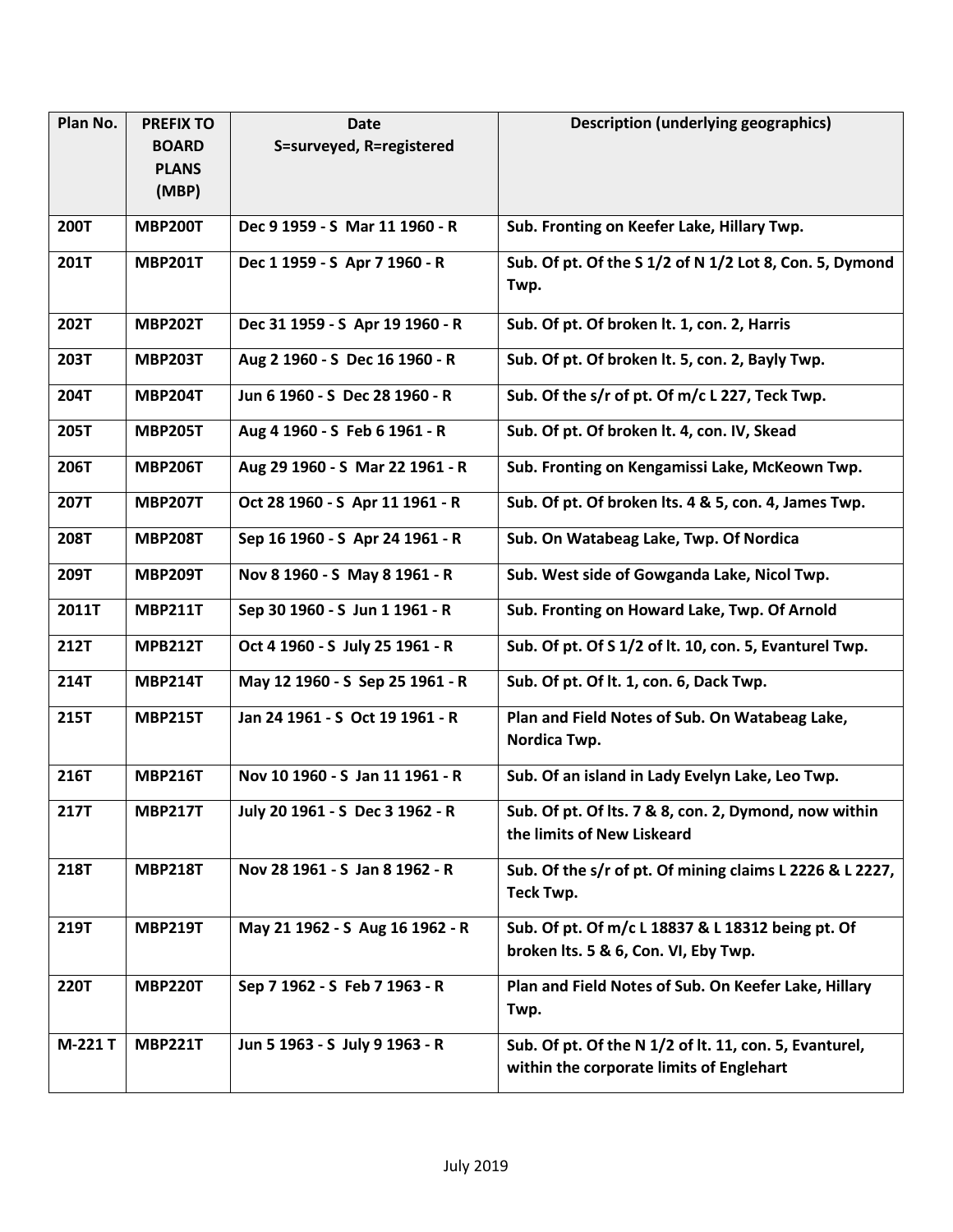| Plan No.    | <b>PREFIX TO</b> | <b>Date</b>                      | <b>Description (underlying geographics)</b>                                                                                                                                                     |
|-------------|------------------|----------------------------------|-------------------------------------------------------------------------------------------------------------------------------------------------------------------------------------------------|
|             | <b>BOARD</b>     | S=surveyed, R=registered         |                                                                                                                                                                                                 |
|             | <b>PLANS</b>     |                                  |                                                                                                                                                                                                 |
|             | (MBP)            |                                  |                                                                                                                                                                                                 |
| 222T        | <b>MBP222T</b>   | May 25 1963 - S Dec 2 1963 - R   | Plan and Field Notes of sub. On Papakomeka Lake,                                                                                                                                                |
|             |                  |                                  | <b>McArthur</b>                                                                                                                                                                                 |
| <b>223T</b> | <b>MBP223T</b>   | Oct 26 1962 - S Feb 24 1964 - R  | Plan and Field Notes of sub. On Isabel Lake, Twp. Of<br><b>Corkill</b>                                                                                                                          |
| <b>224T</b> | <b>MBP224T</b>   | Mar 20 1964 - S July 7 1964 - R  | Field Notes & Plan of Resubdivision affecting Block<br>"B", reg'd plan M-192 Tem, originally pt. Of broken It.<br>9, con. 2, Hudson Twp.                                                        |
| <b>227T</b> | <b>MBP227T</b>   | Aug 28 1964 - S Nov 4 1964 - R   | Plan and Field Notes of Sub. On Kenogamissi Lake,<br>McKeown Twp.                                                                                                                               |
| <b>228T</b> | <b>MBP228T</b>   | Oct 18 1962 - S Nov 4 1964 - R   | Plan and Field Notes of Sub. On Longpoint Lake, Twp.<br>Of Chown                                                                                                                                |
| <b>230T</b> | <b>MBP230T</b>   | Nov 6 1963 - S Dec 23 1964 - R   | Plan and Field Notes of Sub. On Watabeag Lake,<br>Nordica Twp.                                                                                                                                  |
| 232T        | <b>MBP232T</b>   | Dec 22 1964 - S Sep 20 1965 - R  | Sub. Of pt. Of S 1/2 of S 1/2 Lot 9, Con. 4, Dymond<br>Twp.                                                                                                                                     |
| 233T        | <b>MBP233T</b>   | Nov 2 1962 - S Dec 6 1965 - R    | Sub. Of pt. Of lt. 8, con. V, Ingram Twp.                                                                                                                                                       |
| 234T        | <b>MBP234T</b>   | Aug 29 1965 - S May 4 1966 - R   | Sub. On Austen Lake, Twp. Of Hincks                                                                                                                                                             |
| 235T        | <b>MBP235T</b>   | May 18 1966 - S Jun 13 1966 - R  | Sub. Of pt. Of lt. 7, con. 2 & resubdivision of lts. 354,<br>355 & 356, pt. Of lt. 353, pt. Of lane (north of lts. 353 -<br>356 incl.) & pt. Of Goodman St., reg'd plan M-61 NB,<br>Dymond Twp. |
| 236T        | <b>MBP236T</b>   | Aug 3 1965 - S July 8 1966 - R   | Sub. On Raven Lake, McFadden Twp.                                                                                                                                                               |
| 237T        | <b>MBP237T</b>   | Jan 7 1966 - S July 8 1966 - R   | Sub. On Keefer Lake, Hillary Twp.                                                                                                                                                               |
| 238T        | <b>MBP238T</b>   | Jan 29 1965 - S July 14 1966 - R | Sub. Of pt. Of Block "A", reg'd plan M-199 T, Town of<br>New Liskeard, Twp. Of Dymond                                                                                                           |
| <b>240T</b> | <b>MBP240T</b>   | July 27 1966 - S Jun 6 1967 - R  | Resubdivision of pt. Of lt. 1 & lts. 2, 3, 4 & 5 on the<br>north side of Elm Ave., reg'd plan M-24 NB, New<br><b>Liskeard</b>                                                                   |
| 241T        | <b>MBP241T</b>   | Sep 8 1966 - S Aug 29 1967 - R   | Sub. Of pt. Of lt. 19, con. II & III, Coleman Twp.                                                                                                                                              |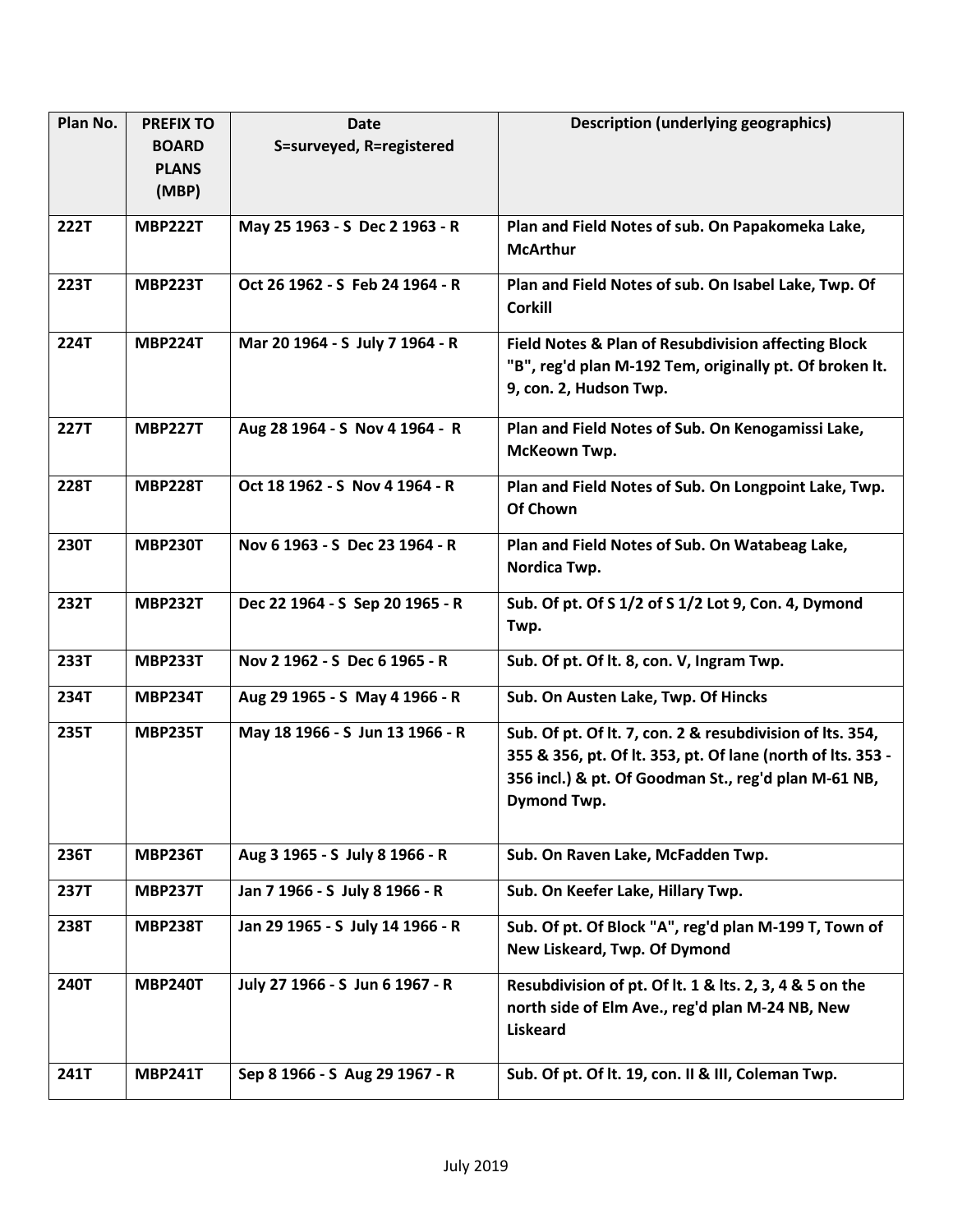| Plan No.    | <b>PREFIX TO</b> | <b>Date</b>                      | <b>Description (underlying geographics)</b>                                                                                   |
|-------------|------------------|----------------------------------|-------------------------------------------------------------------------------------------------------------------------------|
|             | <b>BOARD</b>     | S=surveyed, R=registered         |                                                                                                                               |
|             | <b>PLANS</b>     |                                  |                                                                                                                               |
|             | (MBP)            |                                  |                                                                                                                               |
| 242T        | <b>MBP242T</b>   | July 16 1966 - S Feb 14 1968 - R | Sub. Of west side of Gowganda Lake, Nicol Twp.                                                                                |
| 243T        | <b>MBP243T</b>   | Dec 15 1967 - S Aug 27 1968 - R  | Sub. Of pt. Of S 1/2 of S 1/2 Lot 9, Con. 4, Dymond<br>Twp.                                                                   |
| 244T        | <b>MBP244T</b>   | Apr 18 1968 - S Dec 18 1968 - R  | Resubdivision of lt. 13, Plan M-238 T & pt. Of lt. 1,<br>Plan M-199 T, pt. Of Block "A", Plan M-199 T, New<br><b>Liskeard</b> |
| 245T        | <b>MBP245T</b>   | Mar 17 1968 - S Mar 4 1969 - R   | Plan and Field Notes of Sub. On Kenogamissi Lake,<br>McKeown Twp.                                                             |
| 246T        | <b>MBP246T</b>   | Nov 15 1968 - S Jun 6 1969 - R   | Plan and Field Notes of sub. On Anima Nipissing Lake,<br>Brigstocke Twp.                                                      |
| 248T        | <b>MBP248T</b>   | Apr 28 1967 - S Aug 21 1969 - R  | Pt. Of Broken Lt. 10, Con. 2, Dymond Twp.                                                                                     |
| 249T        | <b>MBP249T</b>   | Sep 26 1969 - S Apr 28 1970 - R  | Plan and Field Notes of sub. On Anima Nipissing Lake,<br>Brigstocke Twp.                                                      |
| <b>250T</b> | <b>MBP250T</b>   | Aug 22 1969 - S Apr 28 1970 - R  | Sub. Of pt. Of broken lt. 3, con. III, Bayly Twp.                                                                             |
| 251T        | <b>MBP251T</b>   | Oct 31 1969 - S Apr 28 1970 - R  | Sub. Of pt. Of broken lt. 9, con. I & pt. Of broken lts. 8<br>& 9, con. II, Bayly Twp.                                        |
| 252T        | <b>MBP242T</b>   | Oct 22 1969 - S Apr 28 1970 - R  | Sub. Of pt. Of broken lt. 8 and pt. Of lt. 9, con. VI,<br>Ingram Twp.                                                         |
| 253T        | <b>MBP253T</b>   | Dec 31 1969 - S Oct 15 1970 - R  | Sub. Of pt. Of N. 1/2 Lot 7, Con. 1, Dymond                                                                                   |
| 254T        | <b>MBP254T</b>   | Sep 4 1969 - S Oct 30 1970 - R   | Sub. Of part of broken lot 5, con. 11, Sharpe Twp.                                                                            |
| 255T        | <b>MBP255T</b>   | Mar 10 1969 - S Nov 5 1970 - R   | Sub. Of Block "A", Plan M-182, Ossian Twp.                                                                                    |
| 256T        | <b>MBP256T</b>   | Jan 8 1971 - S Jun 29 1971 - R   | Sub. Of pt. Of broken lt. 10, con. 2, Dymond                                                                                  |
| 257T        | <b>MBP257T</b>   | Oct 19 1970 - S Sep 2 1971 - R   | Sub. Fronting on Mistinikon Lake, Powell Twp.                                                                                 |
| <b>258T</b> | <b>MBP258T</b>   | Oct 5 1970 - S Sep 8 1971 - R    | Sub. Of pt. Of Bell Island in Mistinikon Lake, Powell<br>Twp.                                                                 |
| 259T        | <b>MBP259T</b>   | Dec 1 1970 - S Oct 1 1971 - R    | Sub. Of pt. Of block 89, Gillies Limit                                                                                        |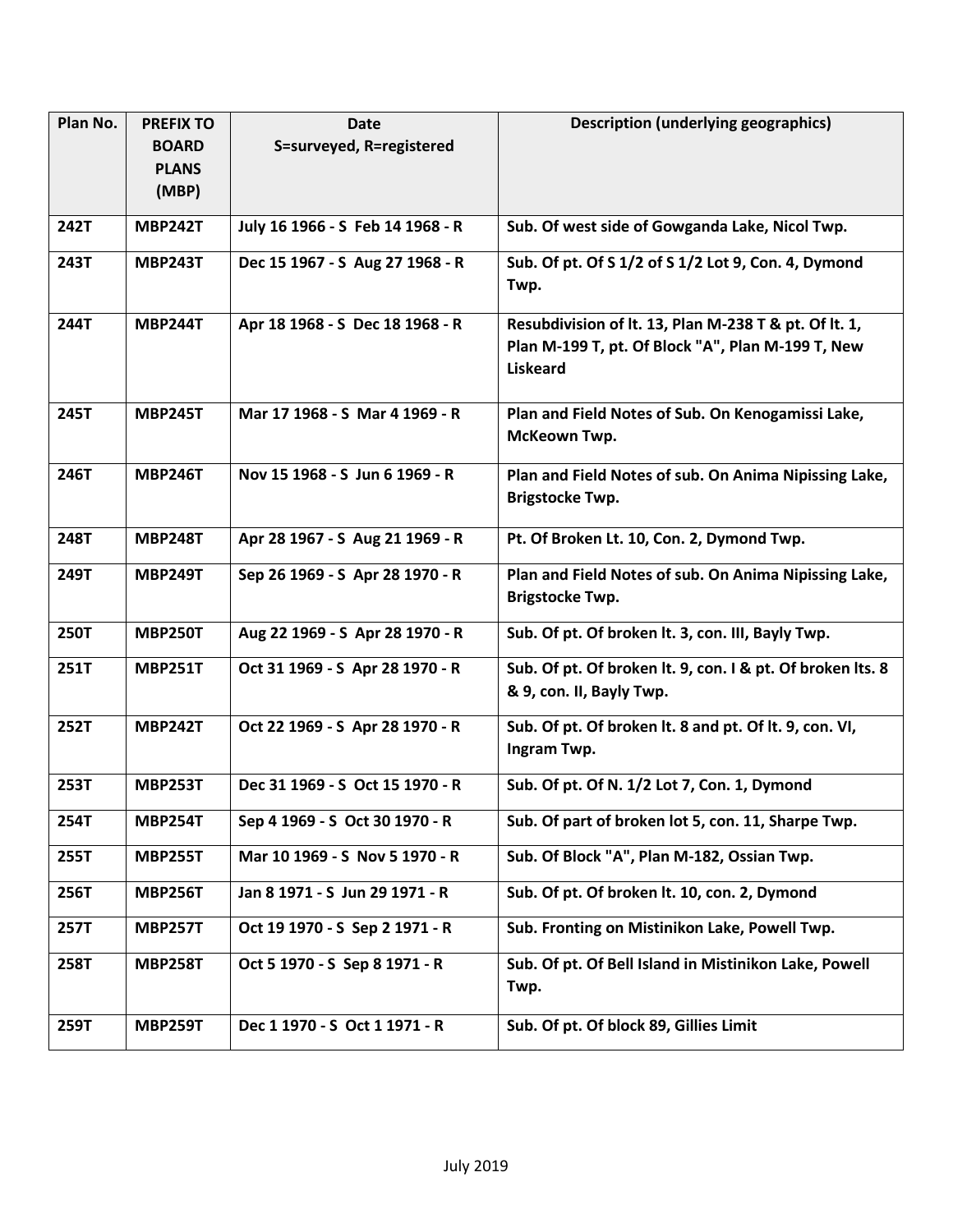| Plan No.    | <b>PREFIX TO</b> | <b>Date</b>                       | <b>Description (underlying geographics)</b>                                                   |
|-------------|------------------|-----------------------------------|-----------------------------------------------------------------------------------------------|
|             | <b>BOARD</b>     | S=surveyed, R=registered          |                                                                                               |
|             | <b>PLANS</b>     |                                   |                                                                                               |
|             | (MBP)            |                                   |                                                                                               |
| <b>260T</b> | <b>MBP260T</b>   | Jun 25 1971 - S Feb 10 1972 - R   | Resubdivision of pt. Of lts. 5, 6 & 7 on the east side of                                     |
|             |                  |                                   | Robert Street, Plan M-24 NB, New Liskeard                                                     |
| 261T        | <b>MBP261T</b>   | May 7 1971 - S Mar 21 1962 - R    | Resubdivision of pt. Of Block "A", Plan M-199 Tem,<br><b>New Liskeard</b>                     |
| <b>262T</b> | <b>MBP262T</b>   | July 23 1970 - S July 19 1972 - R | Sub. On Watabeag Lake, Twp. Of Nordica                                                        |
| 263T        | <b>MBP263T</b>   | July 29 1970 - S Aug 9 1972 - R   | Sub. Fronting on Howard Lake and pt. Of an Island in<br>Howard Lake, Twp. Of Arnold           |
| 264T        | <b>MBP264T</b>   | Jun 30 1970 - S Nov 14 1972 - R   | Sub. On Kenogamissi Lake, McKeown Twp.                                                        |
| 265T        | <b>MBP265T</b>   | Dec 19 1972 - S Mar 19 1973 - R   | Sub. On Raven Lake, McFadden Twp.                                                             |
| 266T        | <b>MBP266T</b>   | Feb 13 1973 - S Jun 12 1973 - R   | Sub. On Marceau Lake, Bartlett Twp.                                                           |
| 267T        | <b>MBP267T</b>   | Jan 12 1973 - S Jun 12 1973 - R   | Sub. On Watabeag Lake, Twp. Of McEvay                                                         |
| 268T        | <b>MBP268T</b>   | Jan 12 1973 - S Jun 12 1973 - R   | Sub. On Watabeag Lake, Twp. Of Nordica                                                        |
| 269T        | <b>MBP269T</b>   | Jan 17 1973 - S Jun 12 1973 - R   | Sub. On Watabeag Lake, Twp. Of Nordica                                                        |
| 270T        | <b>MBP270T</b>   | Mar 9 1973 - S Jun 13 1973 - R    | Sub. On Scott Lake, Bartlett Twp.                                                             |
| 271T        | <b>MBP271T</b>   | Jun 30 1972 - S Jun 26 1973 - R   | Sub. Of pt. Of broken lts. 9 & 10, con. 1, Hudson                                             |
| <b>272T</b> | <b>MBP272T</b>   | Mar 9 1973 - S July 19 1973 - R   | Sub. Of pt. Of N 1/2 lt. 7, con. 1, Dymond Twp.                                               |
| 273T        | <b>MBP273T</b>   | Mar 17 1973 - S Aug 29 1973 - R   | Sub. Of pt. Of broken lt. 10, con. 2, Dymond                                                  |
| 274T        | <b>MBP274T</b>   | May 7 1973 - S Oct 15 1973 - R    | Sub. Of pt. Of S 1/2 of S 1/2 Lot 9, Con. 4, Dymond<br>Twp.                                   |
| 275T        | <b>MBP275T</b>   | May 17 1973 - S Oct 15 1973 - R   | Sub. Of N 1/2 of S 1/2 Lot 9, Con. 4, Dymond                                                  |
| 276T        | <b>MBP276T</b>   | May 25 1973 - S Oct 16 1973 - R   | Sub. Of pt. Of the S. part of lt. 5, con. XI, Lorrain Twp.                                    |
| <b>277T</b> | <b>MBP277T</b>   | Apr 18 1973 - S Oct 23 1973 - R   | Sub. Of pt. Of mining claim MR 9947, Cairo and pt. Of<br>mining claim MR 5944, Kimberley Twp. |
| 278T        | <b>MBP278T</b>   | Apr 27 1973 - S Oct 30 1973 - R   | Sub. Of pt. Of N 1/2 Lot 7, Con. 1, Dymond                                                    |
| 279T        | <b>MBP279T</b>   | May 14 1973 - S Apr 9 1974 - R    | Sub. Of pt. Of mining claim L 23685, Grenfell Twp.                                            |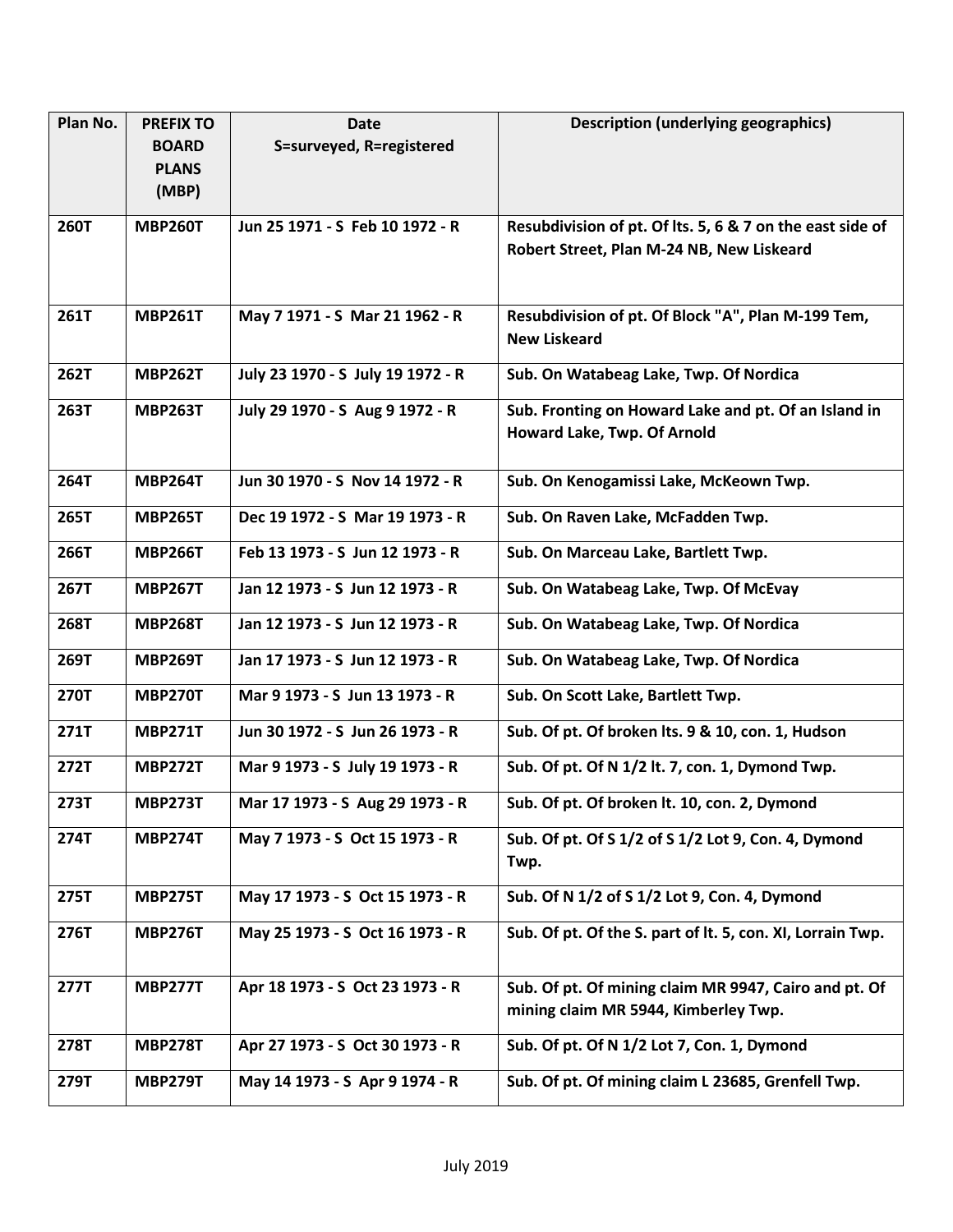| Plan No.    | <b>PREFIX TO</b> | <b>Date</b>                     | <b>Description (underlying geographics)</b>                                                                               |
|-------------|------------------|---------------------------------|---------------------------------------------------------------------------------------------------------------------------|
|             | <b>BOARD</b>     | S=surveyed, R=registered        |                                                                                                                           |
|             | <b>PLANS</b>     |                                 |                                                                                                                           |
|             | (MBP)            |                                 |                                                                                                                           |
| <b>280T</b> | <b>MBP280T</b>   | Jun 9 1973 - S Apr 11 1974 - R  | Sub. Of pt. Of broken lt. 11, con. 5, Robillard Twp.                                                                      |
| 281T        | <b>MBP281T</b>   | Jun 6 1973 - S July 31 1974 - R | Sub. Of pt. Of m/c L 2226 being pts. 5, 6, 8 & 19, plan<br>TER 20, Twp. Of Teck                                           |
| <b>282T</b> | <b>MBP282T</b>   | Oct 23 1973 - S Oct 10 1974 - R | Sub. Of pt. Of m/c L 30131 & L 891 (H.S. 180), McGarry<br>Twp.                                                            |
| 283T        | <b>MBP283T</b>   | Sep 30 1974 - S Apr 11 1975 - R | Sub. Of pt. Of m/c L 2101, L 2102 & L 2227, Kirkland<br>Lake                                                              |
| 284T        | <b>MBP284T</b>   | May 29 1974 - S May 29 1975 - R | Sub. Of pt. Of N 1/2 Lot 7, Con. 1, Dymond                                                                                |
| 285T        | <b>MBP285T</b>   | Feb 26 1975 - S Aug 6 1975 - R  | Sub. Of pt. Of S 1/2 of S 1/2 Lot 9, Con. 4, Dymond<br>Twp.                                                               |
| 286T        | <b>MBP286T</b>   | May 20 1975 - S Aug 22 1975 - R | Sub. Of pt. Of m/c L 24345, L 24346 & L 11456,<br><b>Grenfell Twp.</b>                                                    |
| <b>287T</b> | <b>MBP287T</b>   | Dec 8 1975 - S Feb 6 1976 - R   | Sub. Of pt. Of S pt. Of broken lt. 9, con. 4, Robillard<br>Twp.                                                           |
| <b>288T</b> | <b>MBP288T</b>   | Jun 23 1970 - S Apr 2 1976 - R  | Sub. Of pt. Of broken lt. 3, con. 1, Haileybury                                                                           |
| 289T        | <b>MBP289T</b>   | Nov 1 1975 - S Apr 5 1976 - R   | Sub. Of pt. Of mining claim MR 6582 & lands adjoining<br>southerly & easterly thereto recorded as MR 10263,<br>Cairo Twp. |
| 290T        | <b>MBP290T</b>   | Dec 18 1975 - S Jun 14 1976 - R | Sub. Of pt. Of m/c L 2102 & resubdivision of Block "E",<br>Plan M-283 T, Kirkland Lake                                    |
| 291T        | <b>MBP291T</b>   | Jun 6 1974 - S July 16 1976 - R | Sub. Of pt. Of broken lt. 2, con. "A", Harris Twp.                                                                        |
| 292T        | <b>MBP292T</b>   | Jun 22 1976 - S Sep 2 1976 - R  | Resubdivision of block "D", plan M-272 T and sub. Of<br>pt. Of the N 1/2 Lot 7, Con. 1, Dymond                            |
| 293T        | <b>MBP293T</b>   | July 9 1976 - S Nov 25 1976 - R | Sub. Of Its. 9, 10 & 11, Con. 1, Holmes Twp.                                                                              |
| 294T        | <b>MBP294T</b>   | Aug 26 1976 - S Jan 20 1977 - R | Sub. On Watabeag Lake, Nordica Twp.                                                                                       |
| 296T        | <b>MBP296T</b>   | Sep 27 1976 - S Mar 29 1977 - R | Sub. Of pt. Of the N pt. Of broken lt. 5, con. 6, Eby<br>Twp.                                                             |